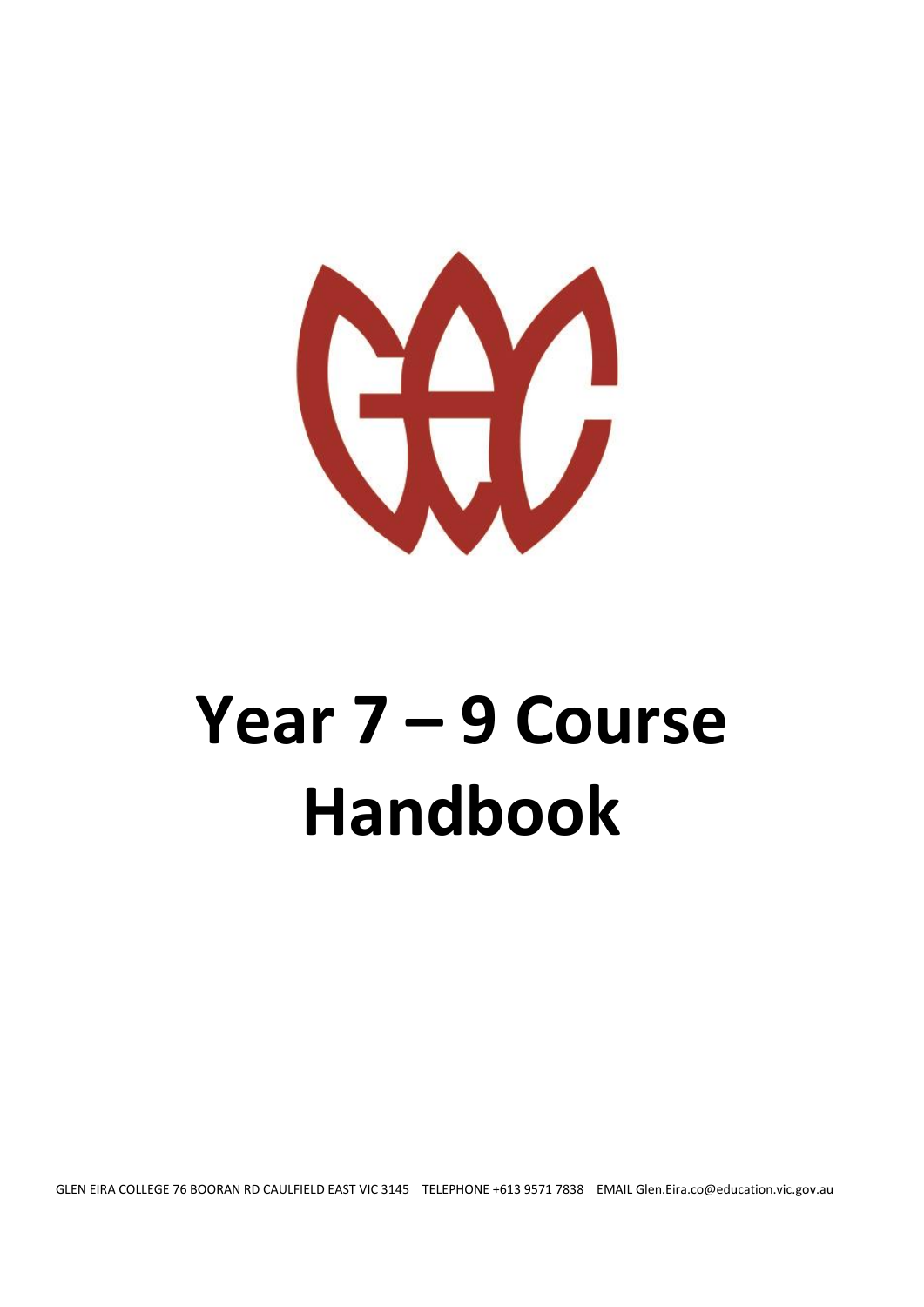# **The Glen Eira 5**

#### **5 promises teachers make to our students:**

- maintain a safe learning environment
- know how you learn and what direction your learning should take
- make classes engaging
- listen, encourage and support
- involve the wider community in your learning

#### **5 promises staff make to one another:**

- share resources
- support one another
- work collaboratively to improve student learning
- be consistent in applying policies
- learn from one another

#### **5 characteristics you will see in our teaching:**

- differentiate teaching and learning to support and challenge the full range of abilities
- structure lessons according to SABRE
- be innovative and reflective
- be enthusiastic
- be accountable for improving student outcomes

#### **5 things you will see from our students:**

- be enthusiastic and motivated
- communicate and be respectful
- seize opportunities to participate and learn
- work together, acting responsibly and creatively
- direct their own learning through questioning and exploring

# **5 things you will see from our parents, carers and guardians:**

- be involved and contribute to the broader educational program
- play an active role in the child's learning
- support their children in achieving their learning goals
- promote the school values
- maintain open lines of communication with the school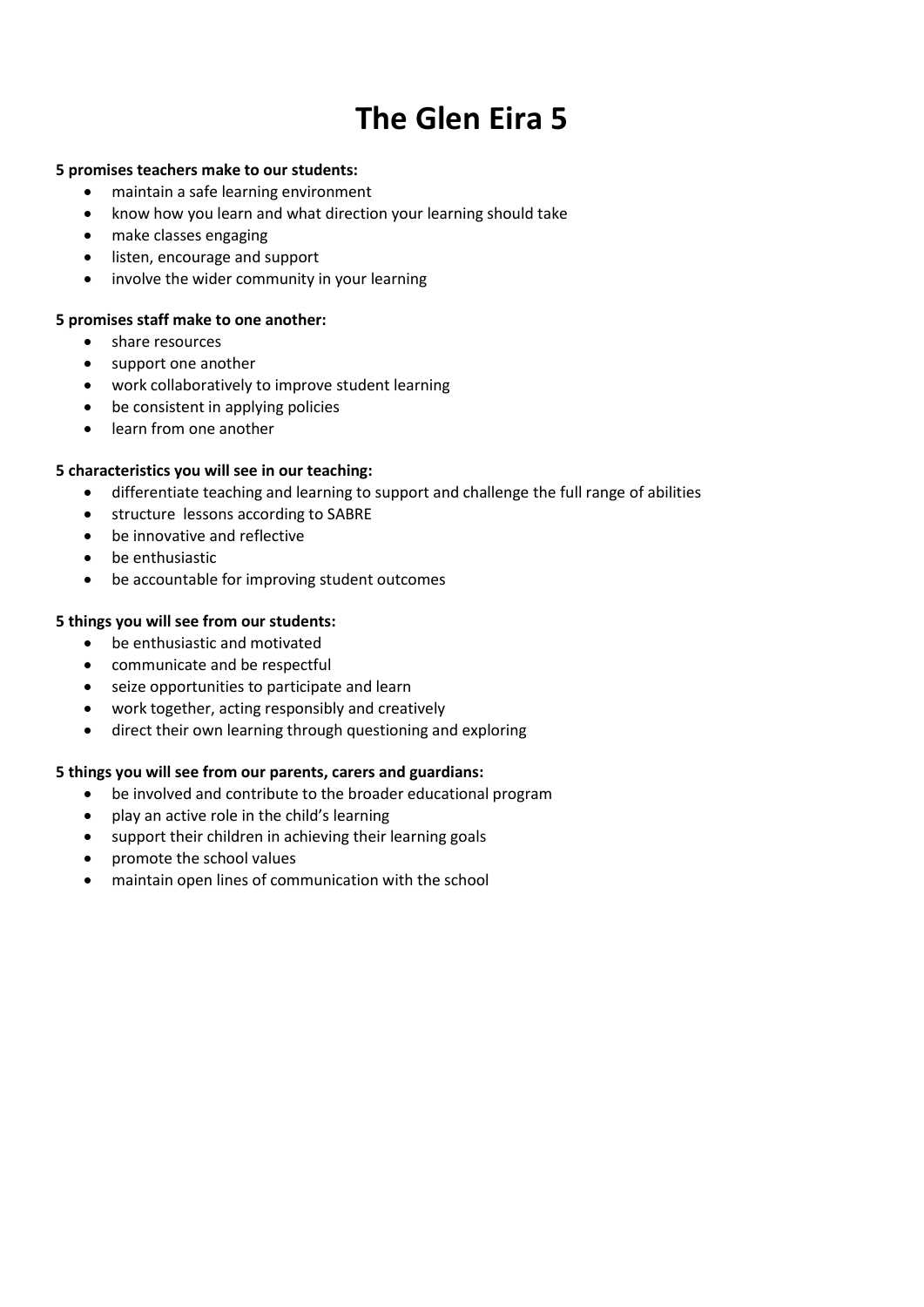# **CONTENTS**

| The Glen Eira 5                                          | 2              |  |  |  |
|----------------------------------------------------------|----------------|--|--|--|
| Contents                                                 | 3              |  |  |  |
|                                                          |                |  |  |  |
| <b>SECTION ONE - GENERAL INFORMATION</b>                 | 4              |  |  |  |
| <b>Excursions/Incursions and Camps</b>                   |                |  |  |  |
| <b>International Travel and Our Sister School</b>        |                |  |  |  |
| English as an Additional Language (EAL)                  |                |  |  |  |
| <b>Performing Arts</b>                                   | 5              |  |  |  |
| <b>Instrumental Music Program</b>                        | 5              |  |  |  |
| <b>SEAL Program (Accelerated Learning)</b>               | 5              |  |  |  |
| CNED - French First Language                             | 6              |  |  |  |
| Sport                                                    | 6              |  |  |  |
| <b>Year Level Teams</b>                                  | 6              |  |  |  |
| <b>Reporting Student Progress</b>                        | 6              |  |  |  |
| Interviews with parents and teachers                     | 7              |  |  |  |
| Homework and Home Study                                  | 7              |  |  |  |
| <b>Student Leadership</b>                                | $\overline{7}$ |  |  |  |
| <b>Student Representative Council (SRC)</b>              | 7              |  |  |  |
| <b>Junior School Leaders</b><br>$\overline{\phantom{0}}$ | 7              |  |  |  |
| <b>Transition Leaders</b><br>$\overline{\phantom{0}}$    | 8              |  |  |  |
| <b>Library Captains</b><br>$\overline{\phantom{0}}$      | 8              |  |  |  |
| <b>Inclusion Leaders</b><br>$\overline{a}$               | 8              |  |  |  |
| Visual Arts Captain                                      | 8              |  |  |  |
| <b>Performing Arts Captains</b>                          | 9              |  |  |  |
| Peer Support Leaders                                     | 9              |  |  |  |
| Languages Captain<br>-                                   | 9              |  |  |  |
| <b>House Captains</b><br>-                               | 9              |  |  |  |
| <b>SECTION TWO: THE CURRICULUM</b>                       | 11             |  |  |  |
| The Curriculum at Years $7 - 9$                          | 11             |  |  |  |
| Year 9 Elective Program                                  | 11             |  |  |  |
| eLearning                                                |                |  |  |  |
| The Curriculum at Years $10 - 12$                        |                |  |  |  |
| <b>Course Counselling</b>                                | 12             |  |  |  |
| Year 10                                                  |                |  |  |  |
| Completing VCE Units in Year 10                          |                |  |  |  |

|                                         | <b>SECTION THREE: SUBJECT DESCRIPTIONS</b> | 13 |  |  |
|-----------------------------------------|--------------------------------------------|----|--|--|
| <b>ENGLISH</b>                          |                                            | 13 |  |  |
| ENGLISH AS AN ADDITIONAL LANGUAGE (EAL) |                                            |    |  |  |
|                                         | <b>MATHEMATICS</b>                         | 14 |  |  |
| <b>SCIENCE</b>                          |                                            | 15 |  |  |
| HEALTH AND PHYSICAL EDUCATION           |                                            |    |  |  |
| LANGUAGES                               |                                            | 17 |  |  |
|                                         | French / French Immersion                  | 17 |  |  |
|                                         | <b>CNED</b>                                | 18 |  |  |
|                                         | Japanese/Japanese Immersion                | 19 |  |  |
|                                         | Hebrew                                     | 19 |  |  |
|                                         | <b>HUMANITIES</b>                          | 20 |  |  |
|                                         | <b>TECHNOLOGIES</b>                        | 21 |  |  |
|                                         | <b>Food Technology</b>                     | 21 |  |  |
|                                         | Design and Technology                      | 21 |  |  |
|                                         | Digital Technologies                       | 21 |  |  |
| <b>THE ARTS</b>                         |                                            | 22 |  |  |
|                                         | <b>Visual Arts</b>                         | 22 |  |  |
|                                         | <b>Visual Communication Design</b>         | 22 |  |  |
|                                         | <b>Music</b>                               | 23 |  |  |
|                                         | Drama                                      | 23 |  |  |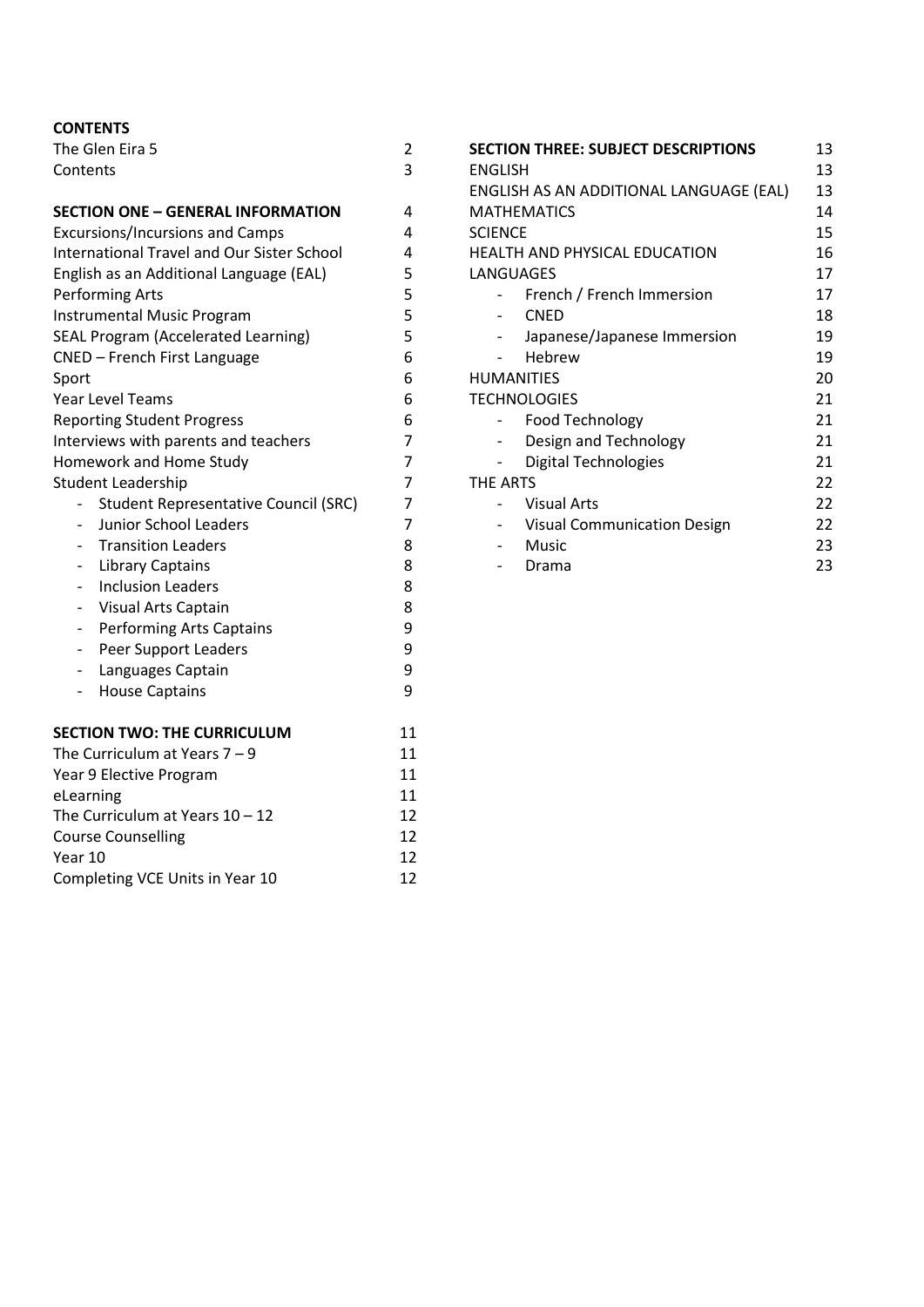# **SECTION ONE: GENERAL INFORMATION**

Glen Eira is a student centred school. Our focus is on:

- Student learning
- Effective teaching
- Creating a safe and orderly school environment free from discrimination.

#### Glen Eira College:

- Promotes academic rigour and a clear sense of social responsibility so that students aim for the best in everything they do
- Provides a learning environment that prepares young people for success in a challenging and rapidly changing future
- Provides and uses learning technologies across the curriculum
- Focuses on the need for students to be responsible for their own learning
- Presents a curriculum designed to provide students with an understanding of how college experiences are relevant to their lives
- Places a high priority on literacy and numeracy skills, and intellectual, cultural, aesthetic, physical and social development
- Provides access to Vocational Education and Training Programs and University Enhancement Programs

#### *Effective Teachers:*

- Genuinely care for students and show this through consistency, fairness and the creation of an ordered learning environment
- Make learning, their focus through stimulating teaching, high expectations and good communication skills
- Promote College values by:
	- $\checkmark$  Valuing student work
	- $\checkmark$  Sharing the learning responsibility with students
	- $\checkmark$  Including all students in the learning process
	- $\checkmark$  Modelling desired behaviours and values
	- $\checkmark$  Providing regular feedback that emphasises the positive aspects of overall performance

#### *Effective Learning*

Effective learning is based on students understanding how they learn. At GEC students learn through a range of academic, physical and social experiences. Teachers differentiate classroom activities and assessment to cater for a range of learning styles and approaches. We have a culture of high challenge where all learners are encouraged to achieve their best. Our teachers use high impact teaching strategies in order to improve the learning of each child.

#### **EXCURSIONS/INCURSIONS AND CAMPS**

Excursions/Incursions are an integral part of our program. These are educationally based and socially beneficial. Camps play an important role in building cohesiveness, fostering friendship and strengthening the relationships between teachers and students. They provide students opportunities to develop independence and leadership skills. Year 7 Camp, held early in Term 1 helps facilitate a smooth transition from primary school to secondary school. Students in Year 8 and 9 have the opportunity to participate in camps appropriate to their age and interests during the year.

#### **INTERNATIONAL TRAVEL AND OUR SISTER SCHOOL**

The college organises tours to New Caledonia and Japan. Overseas trips enhance our students' grasp of language and broaden our students' cultural understanding. These trips are open to all GEC students.

Our sister school is Dumbéa Sur Mer in New Caledonia. Students have the opportunity to develop a pen pal relationship with students to develop their French. There are also other sharing activities available such as cultural visits and exchanges. We maintain this relationship through school trips and class correspondence.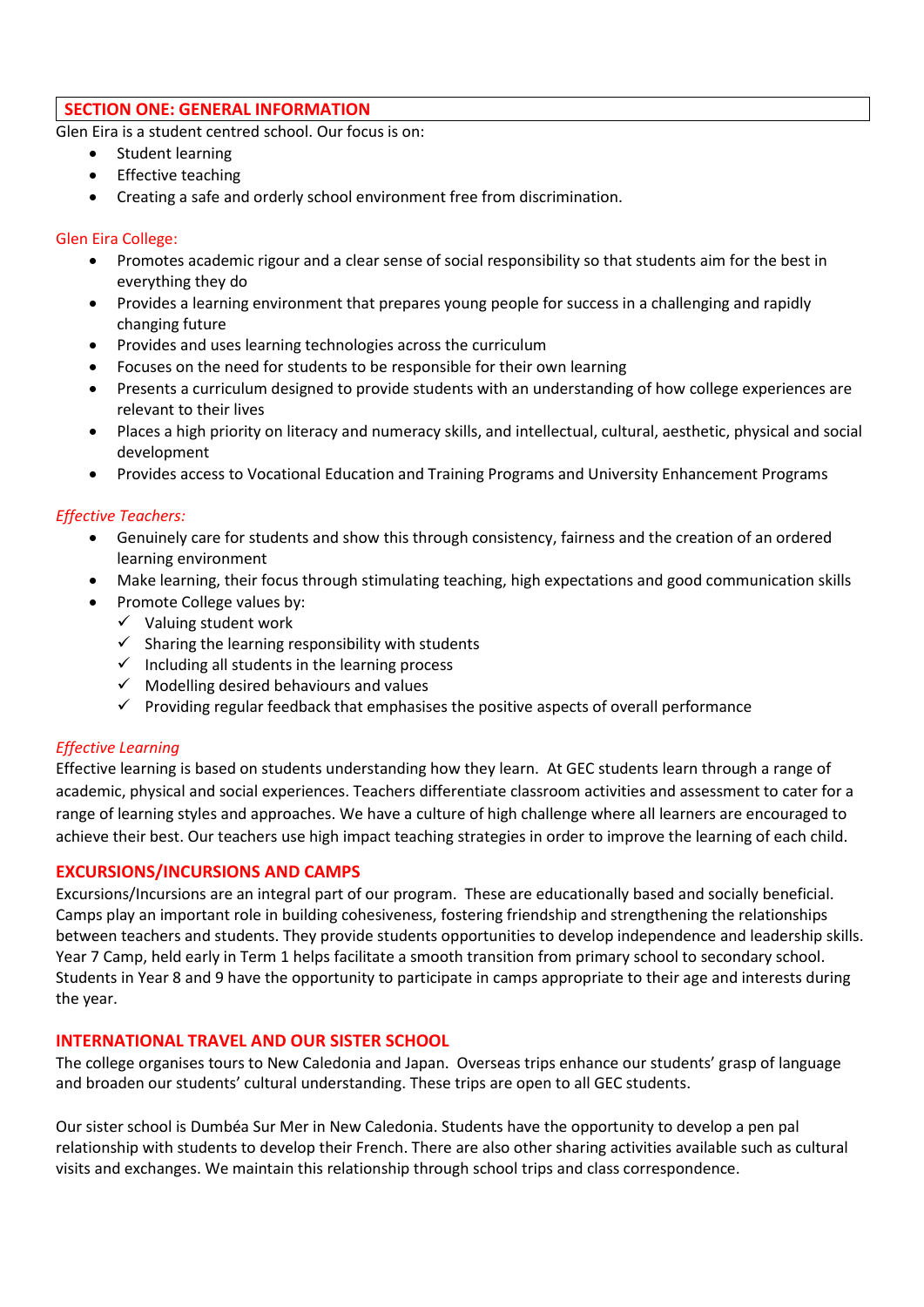We also have a biannual Science and Culture trip to Japan. Other opportunities include the STEM trip to the United States which includes going to NASA.

# **ENGLISH AS AN ADDITIONAL LANGUAGE (EAL)**

For students whose first language is not English, the College offers a comprehensive education in the English language through the English as an Additional Language program.

# **PERFORMING ARTS**

This includes:

- Drama and music classes
- An annual production, with students participating in all areas of presentation, including scripting, acting, lighting and set design
- Individual and small group Instrumental music program
- Instruments available to hire

#### **INSTRUMENTAL MUSIC PROGRAM**

Students have access to instrumental music tuition in the following:

| Bass guitar | Drums  | Keyboard  | Trombone | Viola |
|-------------|--------|-----------|----------|-------|
| Cello       | Flute  | Piano     | Trumpet  | Voice |
| Clarinet    | Guitar | Saxophone | Violin   |       |

Lessons are provided once per week rotating through the day to minimise missing the same timetabled class. There are a range of bands and ensembles. These include:

Junior Band for wind, brass and percussion String Ensemble Percussion Ensemble Guitar Ensemble Chamber Music Ensembles Rock Band Singing Ensembles Annual Musical Orchestra

Enrolment in the instrumental music program can develop further towards participation in music subjects at the VCE level.

# **SEAL PROGRAM (SELECT ENTRY ACCELERATED LEARNING PROGRAM)**

Our SEAL Program offers gifted and high-potential students, who are motivated and academically advanced, the opportunity to be involved in a program that enriches their learning experience whilst also enhancing their intellectual potential and development.

This program aims to provide:

- A faster paced curriculum with less repetition and time to explore issues / concepts in more depth
- Opportunities to work with more abstract and complex issues and texts
- Opportunities to work independently and cooperatively with other students of similar interest and abilities
- Greater opportunities to explore the student's interest

Students accepted into this program are accelerated in English, Mathematics, Humanities and Science. Students will then have the opportunity to access a broad curriculum at Year 10 including extension and Year 11 subjects.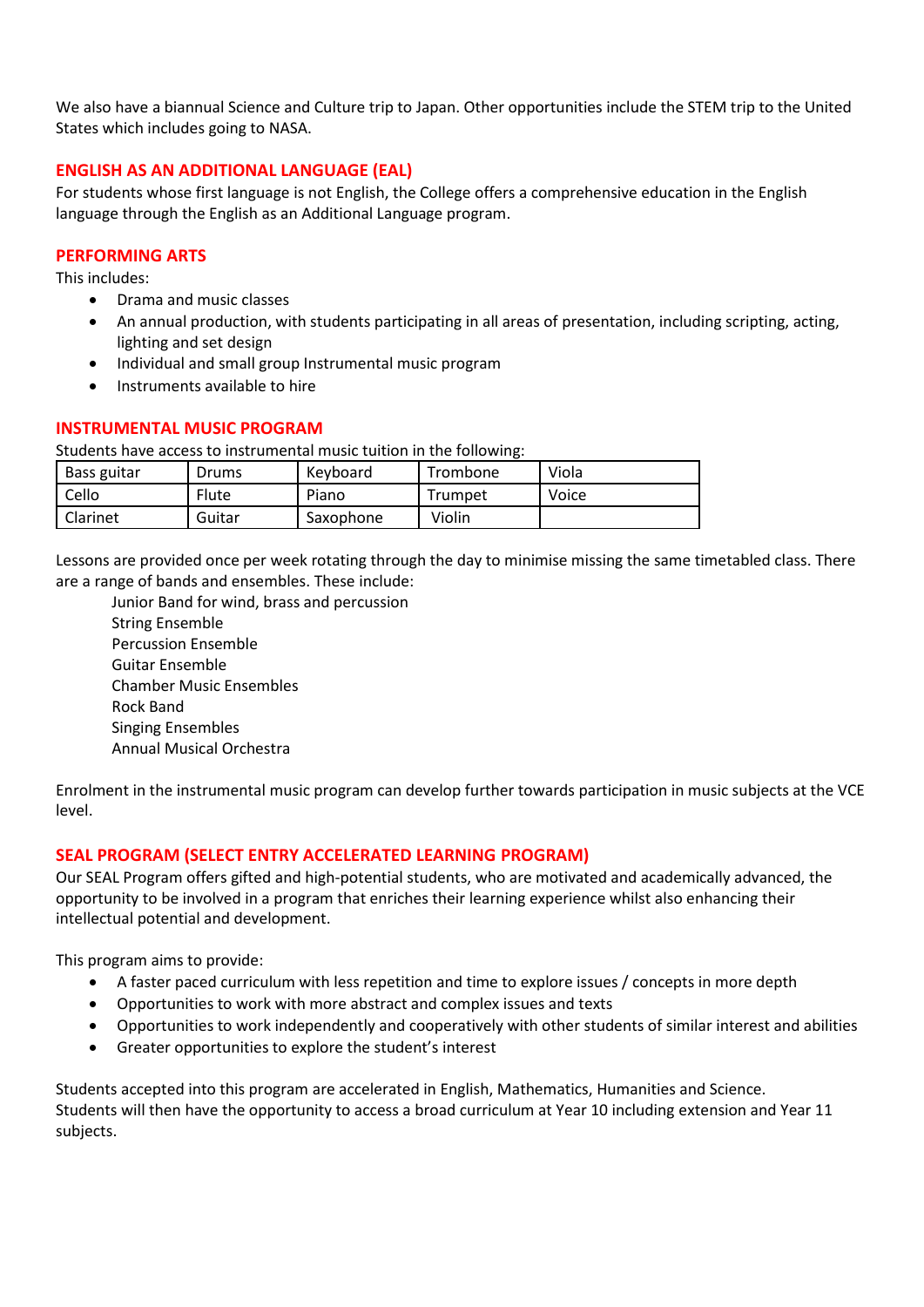Students in Years 10, 11 and 12 can complete additional VCE subjects or VCE Extension or Enhancement Studies, in their final years of schooling. This not only enhances the potential to achieve a greater Australian Tertiary Admission Rank (ATAR), but also improves the transition to University studies. To ensure that senior students can cope with the demands of the VCE, the college conducts counselling sessions on course selection.

#### **CNED – FRENCH FIRST LANGUAGE**

For native or highly proficient French speakers, we offer the CNED. This elective program allows students to further their study of the French language and culture using, as a basis, the distance education program of the CNED, written in French for French native speakers. Students read, write and discuss topics relevant to their level and cultural background in French. Classes are delivered exclusively in French and students are required to display a high level of French. After hours mathematics classes in French following the French curriculum create an additional option in this program as is Spanish language.

#### **SPORT**

At Glen Eira College, there is a strong emphasis on sport and the school promotes the benefits of being involved in physical activity. All students are allocated a House and are encouraged to participate in the whole school Athletics, Swimming and Cross Country carnivals. Participation in these carnivals can lead to selection for Divisional, Regional and State-wide competitions.

Students have the opportunity to be involved in interschool sports teams. These sports include:

- Term 1: Cricket, Baseball (boys), Softball (girls), Tennis, Volleyball, Lawn Bowls
- Term 2: Netball, Football, Badminton, Soccer, Handball
- Term 3: Basketball, Table Tennis, Hockey, Futsal.

#### **YEAR LEVEL TEAMS**

Transition from primary to secondary school receives particular attention. Teachers at the junior levels are specially chosen to assist in the process. Information on each student is sought from his or her primary school by our Junior School Leader who maintains close contact with local primary schools.

Students are organised into team groups using information from primary schools, Language preferences and ensuring a gender balance is maintained where possible. It is planned to have a maximum of 25 students in each team group.

Students can be confident that their teachers know them well and are there to help with any problems.

#### **REPORTING STUDENT PROGRESS**

Extensive outcomes-based assessments of students are linked to the Victorian Curriculum. This includes subjectbased and capability based learning skills. Students are involved in the assessment process through peer and selfassessment. Written reports are issued in June and December and Progress Reports on a 6-weekly basis to ensure:

- Students are meeting their teachers' expectations.
- There is timely feedback
- Students do not fall behind in their studies
- There is appropriate support for students when needed
- The provision of current student information for the year level coordinators.

#### **Descriptors of student progress are provided via XUNO in the following areas:**

- Quality of Work
- Effort
- Classroom Participation
- Classroom Behaviour
- Learning Progress
- Attendance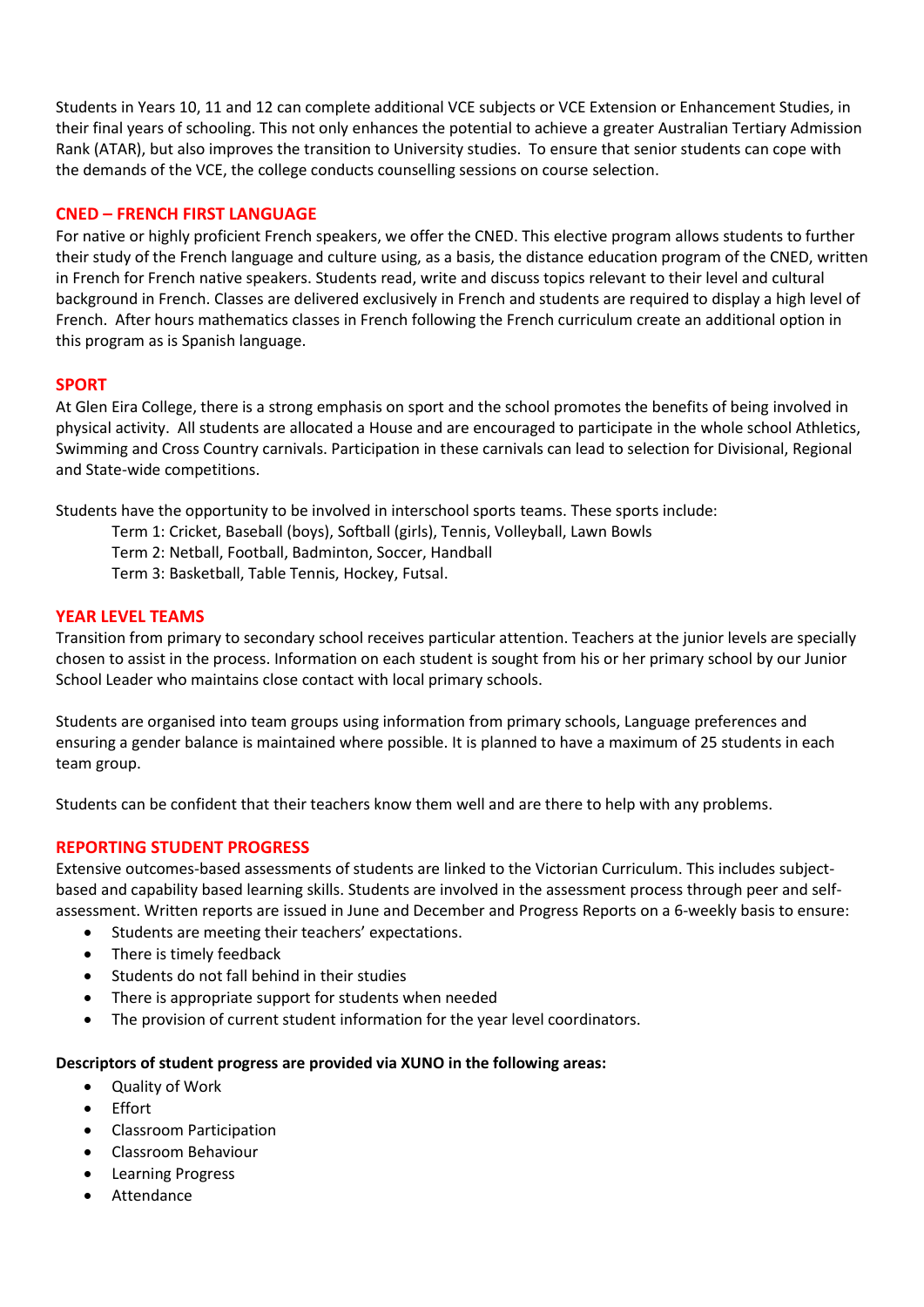#### **INTERVIEWS WITH PARENTS AND TEACHERS**

Parent-Teacher interviews are held in Terms 1 and 3. An online booking process is used. Parents are welcome to arrange contact with staff by telephoning the General Office or through XUNO.

#### **HOMEWORK AND HOME STUDY**

Home study is an integral part of every student's education and parents are asked to ensure that suitable conditions for home study exist. Students receive a student Planner that contains a Homework / Homestudy Matrix to help establish a regular habit of study.

Homework should be recorded by the student in the Planner daily. The Planner enables parents and teachers to monitor each student's progress. Parents are asked to check and sign the Planner once a week.

Year 7 students should spend approximately half an hour each night on homework and homestudy, Year 8 students 40 – 50 minutes and Year 9 a minimum of one hour each night. When specific tasks are not assigned, students complete homestudy, it is expected that students will use this time on extra study, revision, wider reading or the organisation of notes and folders.

Students are expected to develop sound homestudy patterns in their Junior School years to ensure successful use of time in VCE.

Glen Eira College offers Homework Help every Tuesday and Wednesday afternoon in the Library with volunteer tutor's to support all students.

#### **STUDENT LEADERSHIP**

#### **SRC (All year levels)**

The role of a Student Representative Council member is to give a voice to all students through weekly meetings, student surveys and the organisation of student-run school events.

As a Student Representative Council member, you are expected to:

- Model exemplary presentation, language and behaviour to other students
- Be a good role model who is willing to actively participate in all major school events.
- Provide student leadership in all school activities.
- Encourage other students to participate in all school activities.
- Display exemplary ethics and values at all times.
- Work with the Student Voice Coordinator at weekly meetings.
- Advocate for the student body.

#### **Junior School Captain (Year 9)**

The role of Junior School Captain is to be student representatives of the college. You must be a proud Glen Eira College community member, have not been suspended in the past 12 months, have an exemplary academic record, have positive relationships with peers, be organised, be involved with extra-curricular activities and have a minimum of 95% attendance.

As a Junior School Captain, you are expected: Participate in school tour groups with Principal

- Run Junior School Assemblies
- Meet and greet new students to the college
- Help in the running of college events, i.e. sports days, Year 7 events
- Attend SRC meetings and help prepare reports for School Council
- Write newsletter articles Collaborate with the senior school captains.
- Participate and speak on Open Night
- Attend Year 7 information evening and other events
- Be involved in school initiatives e.g. Movember, Relay for Life, Science Week, Health and PE Week etc.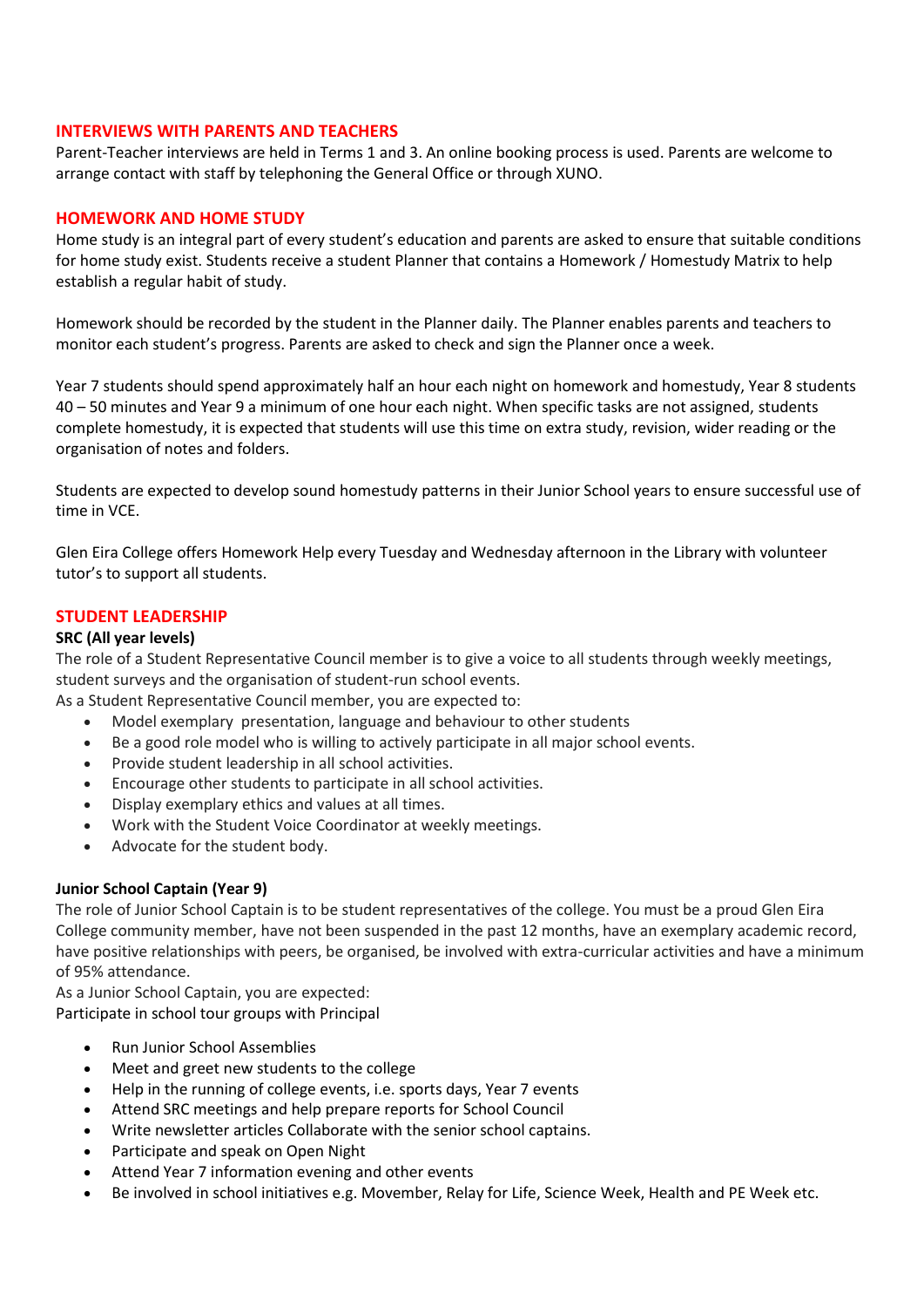# **Transition Leaders (Year 7)**

The role of transition leader is to assist the transition process into GEC at all year levels.

As a transition leader, you are expected to:

- Uphold an excellent academic record.
- Complete work missed in class due to leadership commitments.
- Work towards creating a welcoming, supportive and safe environment for new students to the college.
- Think creatively and create new resources.
- Demonstrate the college's values.
- Attend fortnightly meetings.
- Conduct information sessions with primary schools

# **Library Captain (All year levels)**

The role of the Library Captain is to help manage the Library Monitors and Book Club groups and assist in running Library events, especially during Book Week. This leader will promote the library within the school, take feedback from students on how to improve the library resources, aid in keeping the library a safe, clean space and suggest ideas for library events, displays and programs.

As a Library Captain, you are expected to:

- Be a leader who shows initiative.
- Be an effective ambassador for the library.
- Attend meetings with the library staff once a term.
- Be approachable to other students.
- Model exemplary presentation, language and behaviour to other students
- Communicate to library staff any matters that relate to student behaviour, safety and issues in the library.

#### **Inclusion Leaders (All year levels)**

The role of the Inclusion Leader is to support all students to promote equality, celebrate diversity, liaise with community groups and attend our Building our Community and Identity meetings. This role will particularly celebrate Australia's indigenous culture by demonstrating the highest levels of respect and inclusion for students of all ages. Students will collaborate with other student leadership groups to organise celebration days

As an Inclusion Leader, you are expected to:

- Assist on our Languages Open Day.
- Plan and coordinate cultural celebrations.
- Plan and coordinate NAIDOC Week celebrations.
- Assist at the Languages assembly.
- Plan and coordinate Harmony Celebrations (cultural diversity week)
- Assist the Wellbeing team to plan and coordinate Wellbeing Week.

# **Visual Arts Captain (One Junior, One Senior)**

The role of the Visual Arts Captains is to be actively involved in all aspects of visual art throughout the college. This role will also liaise with other leadership groups to coordinate cultural activities in relation to the visual arts and with the college's leadership team to promote activities through Year Level Assemblies.

As a Visual Arts Captain, you are expected to:

- Demonstrate your commitment through participation in co-curricular activities.
- Be actively involved in the Visual Arts areas of the school.
- Actively encourage other students' efforts in the visual arts.
- Assist in the planning of the Annual Visual Arts/Technology Exhibition.
- Organise and coordinate Art Club each fortnight.

# **Performing Arts Captain (One Junior, One Senior)**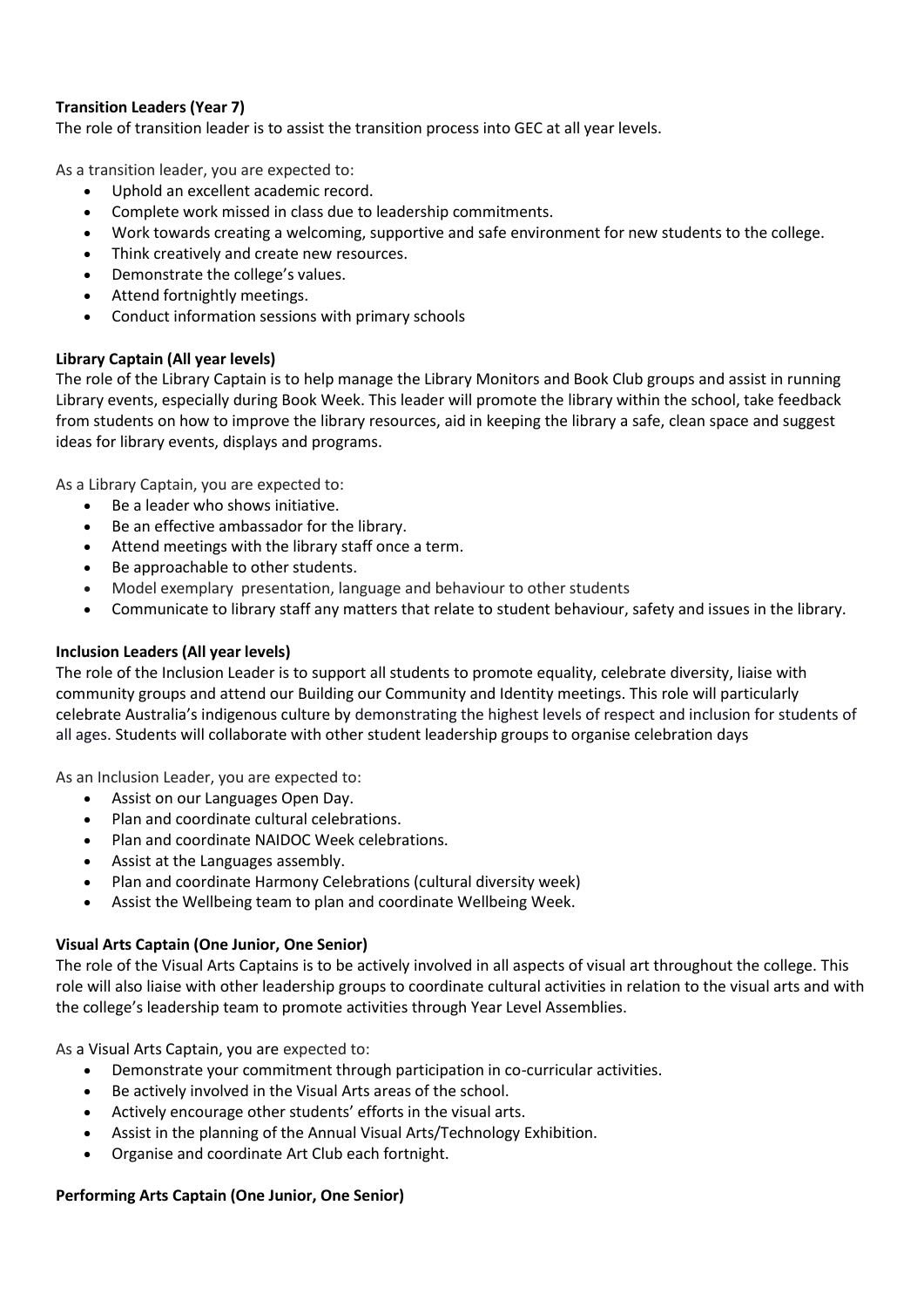The role of the Performing Arts Captains is to be actively involved in all aspects of the Performing Arts throughout the college. This role will also liaise with other leadership groups to coordinate cultural activities in relation to the Performing Arts and with the college's leadership team to promote activities through Year Level Assemblies.

As a Performing Arts Captain, you are expected to:

- Demonstrate your commitment through participation in co-curricular activities.
- Be an active member in planning and running extra-curricular activities.
- Actively encourage other students' efforts in the performing arts.
- Attend and support Instrumental Performance evenings
- Support the annual school musical
- Learn how to use various technical aspects of the PAC and support staff and visitors in their use as required

# **Peer Support Leader (Year 10)**

The role of Peer Support leader is a pivotal role in supporting our Year 7 students in their transition to the college. This role will model behaviour and expectations through actions and student-designed activities. Peer support leaders will be expected to attend Team with their allotted Year 7 class each week. Peer Support Leaders will help lead two team meetings per week - Wellbeing Wednesday and Fun Fridays and speak at Year Level Assembly. You will also encourage peer support to help with student connectedness (clubs/activities).

As a Peer Support Leader, you are expected to:

- Demonstrate your commitment through participation in co-curricular activities.
- Model exemplary presentation, language and behaviour to other students
- Develop skills to assist younger students within our college
- Reflect on the leadership position as a role model
- Work effectively with other leaders in a team
- Develop your leadership abilities and experience
- Contribute towards creating a positive experience for our year 7 students

# **Languages Captain (Two Junior, Two Senior)**

The role of the Languages Captain is to be actively involved in all aspects of language and cultural learning throughout the college. This role will also liaise with other leadership groups to coordinate cultural activities and with the college's leadership team to promote activities through Year Level Assemblies.

As a Languages Captain, you are expected to:

- Demonstrate your commitment through participation in co-curricular activities.
- Be actively involved in the learning of languages at school.
- Actively encourage other students' efforts in learning of languages
- Organise and coordinate language club
- Support Francophonie week and cultural week
- Speak at Whole School Assembly and Year Level Assemblies
- Promote participation in languages competition

# **House Captains (including Junior House Captains)**

House Captains create a team atmosphere and assist on carnival days, encourage student participation in house activities and create house resources. They must coordinate students in the lead up to key events such as House Athletics, Swimming and Cross-country, and leading their respective houses in these events. All House Captains must be approachable and reliable and demonstrate enthusiasm for their House, thereby encouraging students to get involved in a range of school activities. There will be house captains at each year level.

As a House Captain, you are expected to:

- Model exemplary presentation, language and behaviour to other students
- be a good role model who is willing to actively participate in all major school sporting events i.e., Swimming Carnival, Cross Country, Athletics Carnival
- Provide student leadership in all school sporting activities.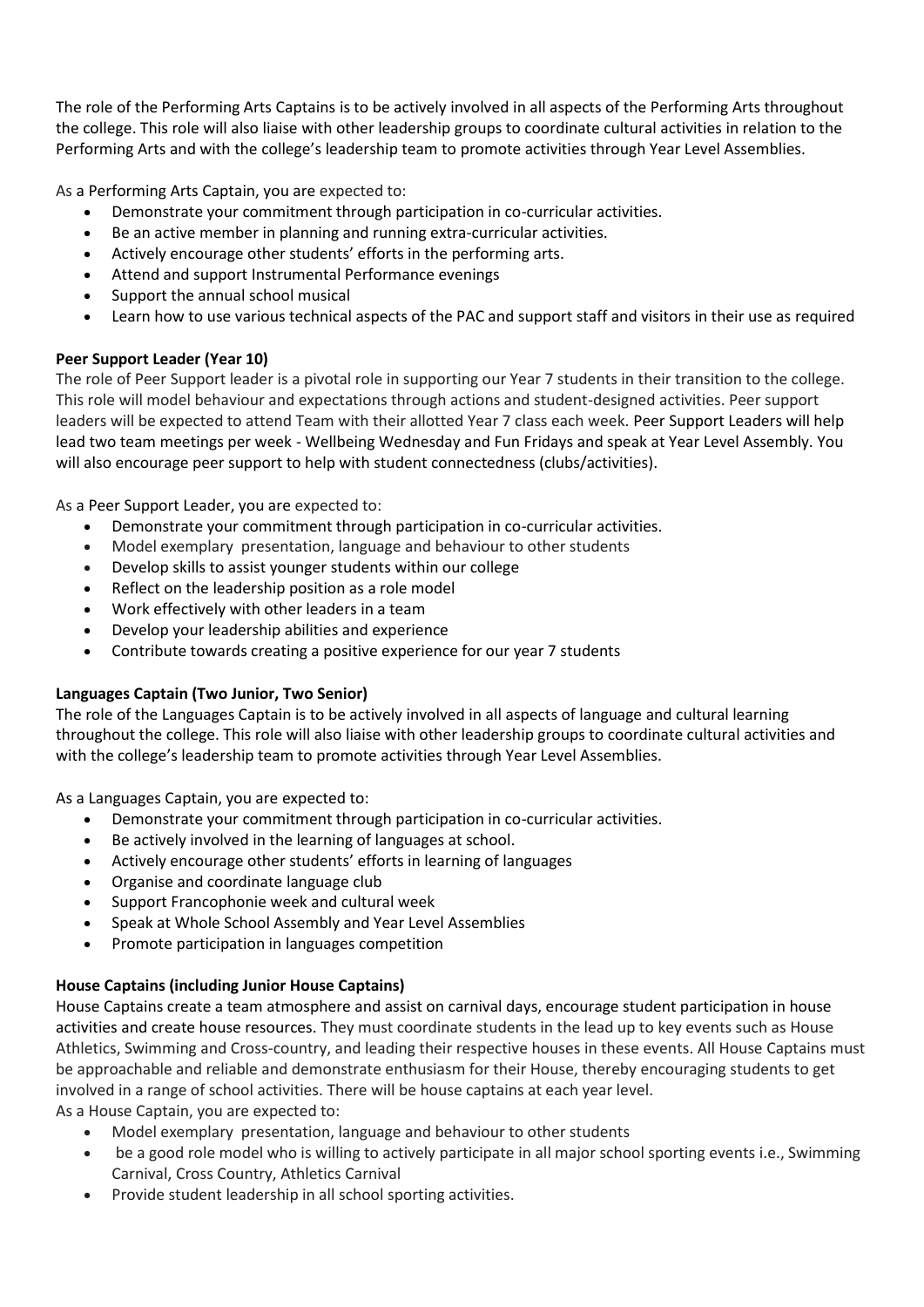- Encourage other students to participate in all school sporting activities.
- Display exemplary sportsmanship qualities at all times.
- Foster team spirit through the preparation of chants, costumes, banners, posters etc.
- Liaise with teachers in your sports house during preparations for carnivals.
- Assist with setting up and cleaning up of carnivals.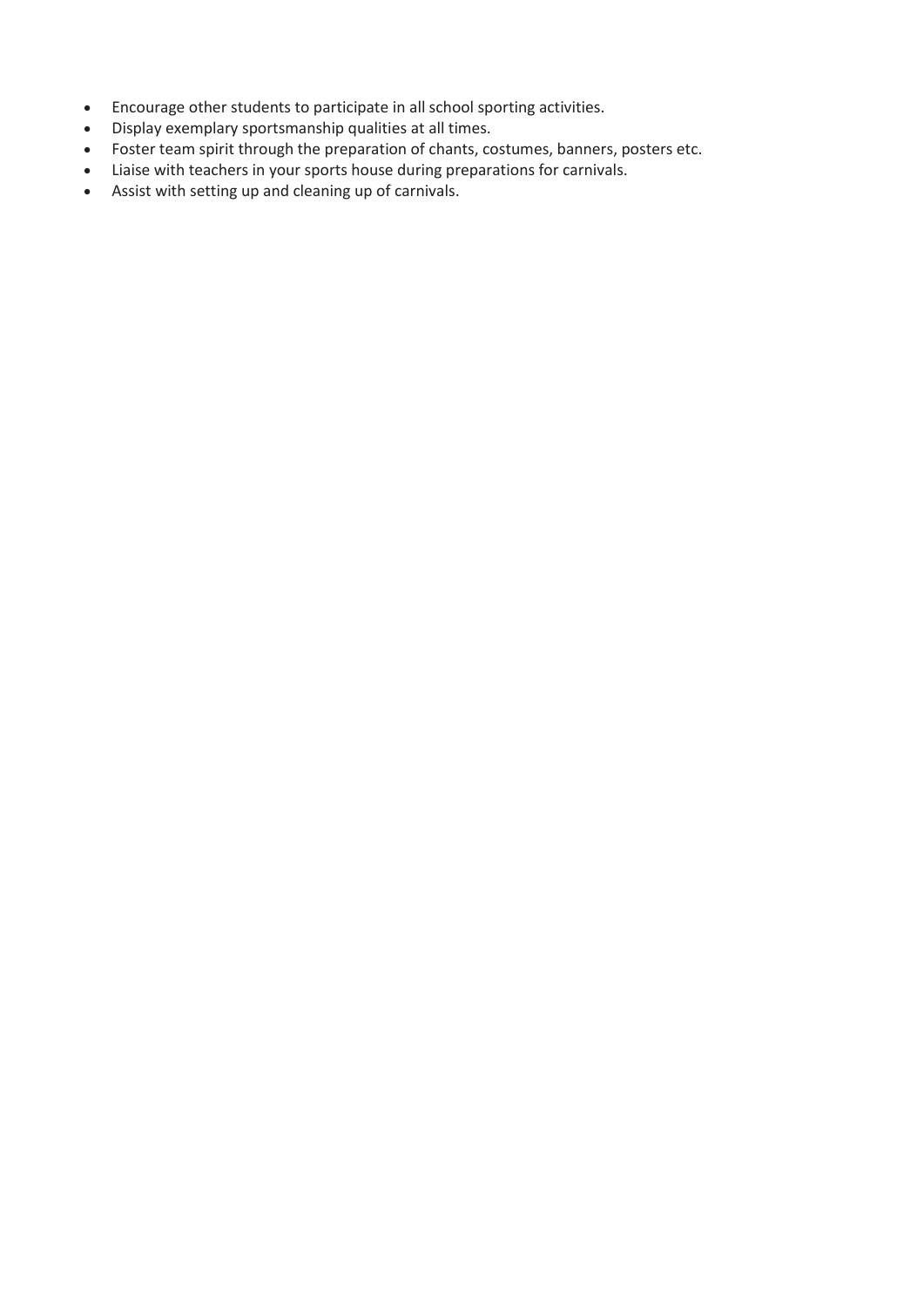#### **SECTION TWO: THE CURRICULUM**

Specific Learning Areas in the Victorian curriculum include:

• Mathematics

Languages

- English
- The Arts
- Health and Physical Education
- Science
- The Humanities
- Technologies

Students are provided with opportunities to develop their skills and the ability to take control of their own learning. The learning and teaching practices used provide each student with a range of learning experiences which will:

- Assist them to improve their own learning
- Develop thinking skills
- Promote excellence in learning
- Develop their self-esteem, confidence and independence

# **THE CURRICULUM AT YEARS 7 – 9**

Years 7 – 9 students at Glen Eira College study a common curriculum that reflects the Victorian Curriculum. The curriculum is relevant, interesting and provides the support that allows students to develop as independent learners. Each day has five 60 minute periods. This program includes:

- ICT, explicit teaching of thinking skills, communication skills and the use of technology in design and creativity have been integrated into the subjects taught.
- Development of personal and interpersonal skills occurs both in class and through a range of leadership programs.
- Students have a choice between three languages; French, Japanese and Hebrew.
- English as an Additional Language (EAL) is offered
- Rich and varied extra and co-curricular activities are organised throughout the year.
- Regular excursions and incursions are used to reinforce classroom learning.

# **YEAR 9 ELECTIVE PROGRAM**

**Students must choose four subjects in total, including at least one subject from each of the 3 areas over semester 1 & 2.** 

| <b>Visual Arts</b>     | <b>Art OR Visual Communication Design</b>                   |
|------------------------|-------------------------------------------------------------|
| <b>Performing Arts</b> | Music OR Stage and Screen OR So You Think You Can Dance     |
| Technologies           | Design & Technology OR Food Studies OR Digital Technologies |

#### **eLEARNING**

Teachers work with their peers and experts to ensure their skills are current. In Years 7 – 9 classes, students use a range of ICT equipment and software to:

- Improve their visual thinking skills
- Record and analyse data
- Research and assess information
- Collaborate and exchange
- Test their knowledge and progress
- Create and publish their work
- Communicate with the learning community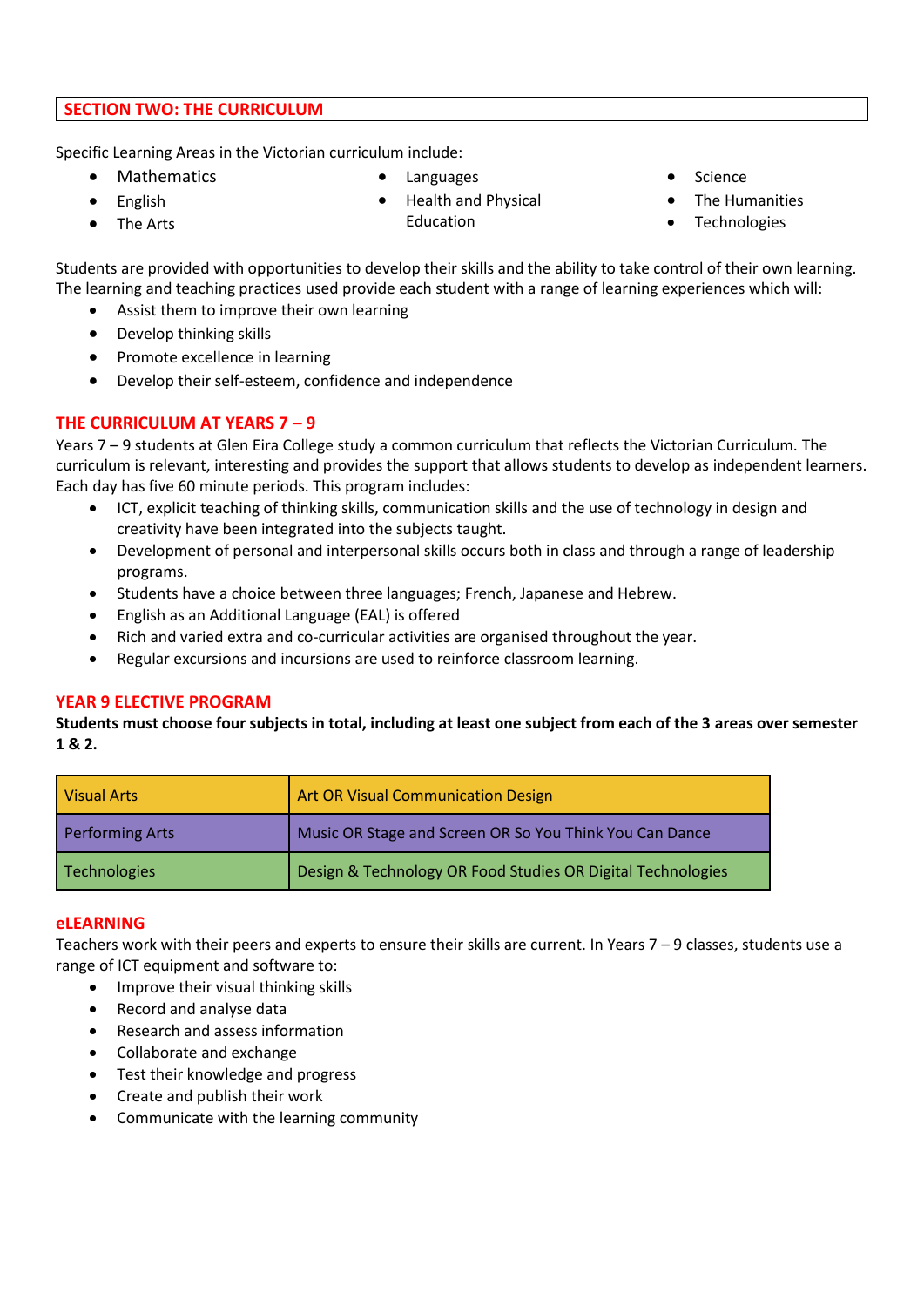A Chromebook program operates at Years 7 – 10, providing opportunities for students to learn online with a range of eLearning platforms including the Google Education Suite. Participation in the eLearning Squad allows students with an interest in ICT to take on a leadership role mentoring and coaching students and staff alike.

#### **THE CURRICULUM AT YEARS 10 – 12**

Curriculum offerings continue to build core skills in literacy and numeracy while increasing recognition is made of particular academic and vocational interests. Students are provided with opportunities to exercise leadership and responsible decision making in situations that build self-esteem and confidence.

#### **COURSE COUNSELLING**

Year 9 students are provided with course counselling for selecting Year 10 and VCE subjects during Term 3. Curriculum areas present options to students and parents/caregivers through an information evening which allows senior school staff the opportunity to outline VCE structure and requirements for students and parents/caregivers to make informed decisions.

#### **YEAR 10**

A unit-based program exists at Year 10, providing students with an opportunity to select a program that best suits their ability and pathways. The Year 10 course of study comprises semester length units that run for 5 periods a week. One unit of English and Mathematics is compulsory each semester. Students select a further 6 units (3 per semester) from the remaining 6 Learning Areas. Work experience at Year 10 introduces career choices with support and counselling being available to all students. Students are advised to begin looking for work experience placements at the end of Year 9.

#### **COMPLETING VCE UNITS IN YEAR 10**

Year 10 units are blocked against VCE units, resulting in a greater opportunity to offer VCE subjects to capable Year 10 students (subject to timetable clashes and available spaces in classes). Students interested in studying a VCE unit should complete an expression of interest at the time of making their Year 10 choices. A maximum of one unit is allowable. Students should consider beginning a VCE or VET program in Year 10 by enrolling in two units (one subject) at Year 11 level.

A VET program allows students to complete accredited TAFE Studies (modules) whilst studying VCE. It enables students to complete a nationally recognised vocational qualification and the VCE at the same time.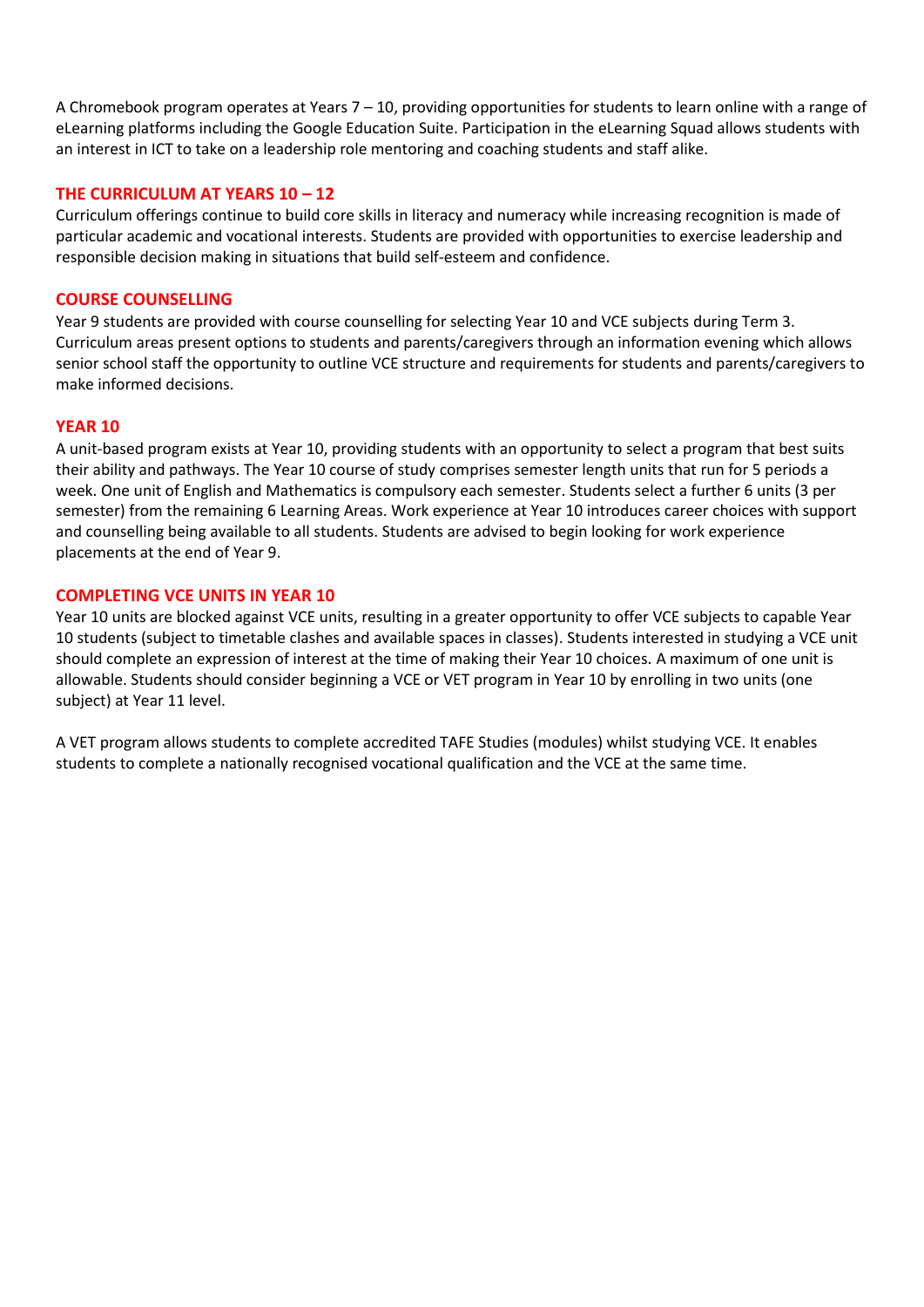# **SECTION 3: DESCRIPTIONS**

#### **ENGLISH**

Students develop their knowledge of the English language and how it works. They discover patterns and purposes of English usage, including spelling, grammar and punctuation. Alongside learning the conventions, patterns and generalisations that relate to spelling by learning new words, students improve their English usage through grammar exercises and a range of writing activities.

In each semester, students examine a literary text in detail. Texts are selected for their artistic and cultural value with a focus on Asian and Australian literature. In their extended study of a text, students learn how ideas and perspectives in texts are drawn from and shaped by different historical, social and cultural contexts. By learning to appreciate literary tests and by creating their own literary texts, students enrich their understanding of human experiences and the capacity for language to deepen those experiences.

Students develop their ability to:

- Analyse literary texts with relevant and appropriate metalanguage
- Justify a point of view with textual evidence
- Refine their interpretations through class discussions
- Experiment with text structures and language features to create imaginative responses to texts
- Construct an extended analytical response, using structural devices such as introductory and concluding paragraphs and topic sentences

Throughout Years 7, 8 and 9 students engage with and respond to contemporary issues raised in the Australian media. They practise strategies to improve their literal and inferential comprehension skills. Students create a range of spoken, written and multimodal texts that entertain, inform and persuade audiences. They consolidate and improve on a handwriting style that is legible, fluent and automatic, and that supports sustained writing through free writing exercises.

Students develop their ability to:

- Interpret, analyse, evaluate and critique ideas, information and issues from a variety of sources
- Present a point of view by planning, rehearsing and delivering oral and written presentations
- Edit their own and other students' work
- Use a range of software programs to create, edit and publish written and multimodal texts.

Learning tasks for Years 7 – 9 are designed to support students' development in the following modes, as outlined in the Victorian Curriculum: reading and viewing; writing; speaking and listening.

#### *Assessment Tasks:*

- Text response
- Writing folio
- Oral presentation
- Language analysis

#### **Year 7 ENGLISH**

Students develop interpersonal and communication skills through classroom and virtual interactions. They are encouraged to engage with literary texts through a wide reading program.

#### **Year 8 ENGLISH**

Students develop their ability to formulate and justify written interpretations by creating reading journals. They interpret and evaluate texts through close analysis and guided annotations. They consolidate their understanding of context and its impact on literature through research, visual analysis and empathy writing. They develop their knowledge of the writing process through co-creating texts, editing and peer evaluation.

#### **Year 9 ENGLISH**

Students continue to develop skills in analysing a range of texts, including a Shakespeare play, and begin to make comparisons between them. In addition, they choose a text for their Literature Circle study. Students create texts in an increasing range of genres. They refine their ideas and their written expression by drawing on models and by engaging in drafting and editing. They continue to develop their speaking and listening skills by regularly engaging in discussion and by creating presentations.

#### **ENGLISH AS AN ADDITIONAL LANGUAGE**

Students develop their knowledge of the English language and how it works. They discover the patterns and purposes of English usage, including spelling, grammar and punctuation. Alongside learning the conventions, patterns and generalisations that relate to spelling by learning new words, students improve their English usage through grammar exercises and a range of writing activities. Students develop strategies to communicate in social interactions and learn English in the school context, to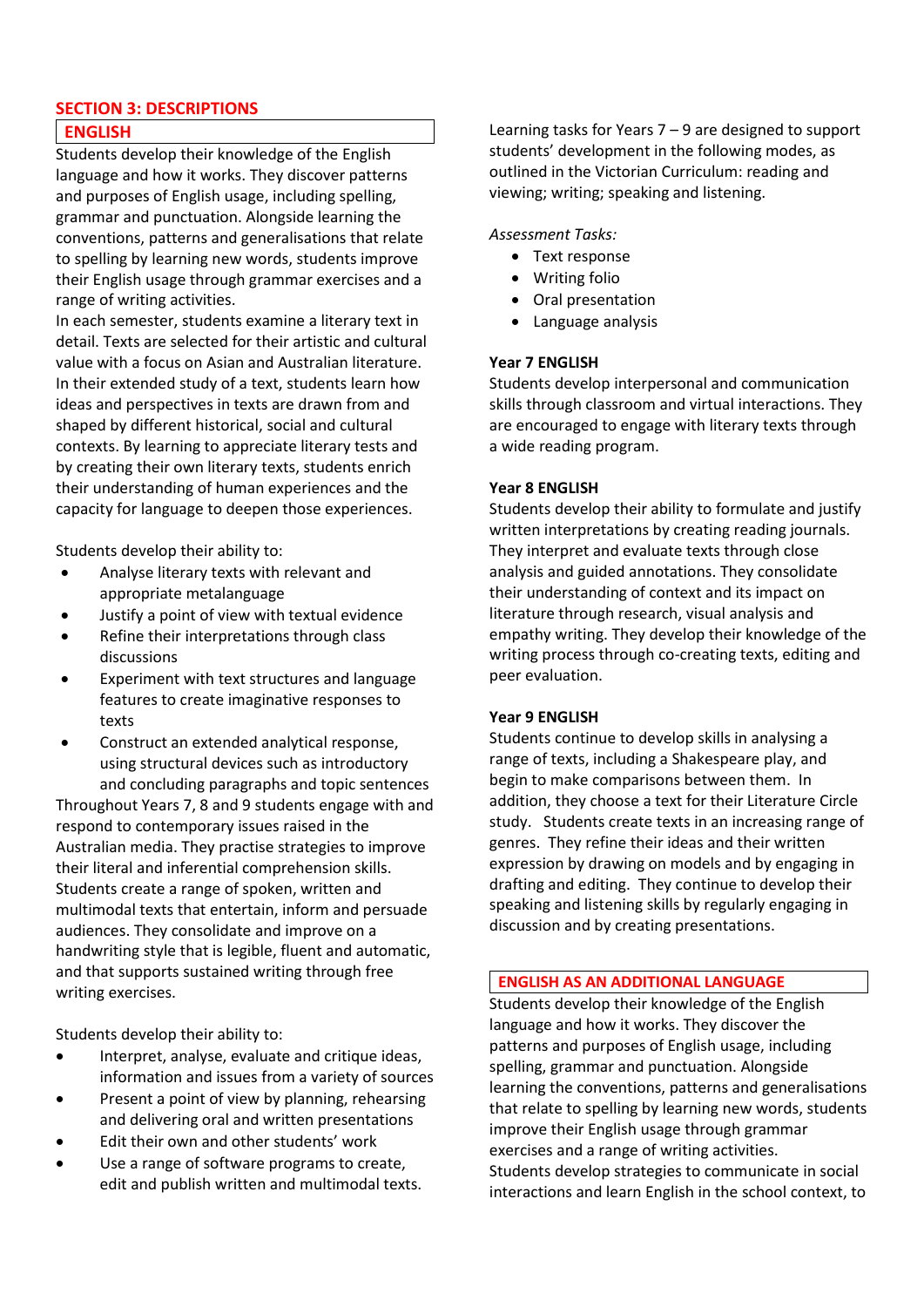ensure their progress in all learning areas. They develop their ability to contribute to class discussions. In each semester, students examine a literary text in detail. They develop active reading strategies to improve literal and inferential comprehension. They discover the structures and features of spoken and written English. They explore the cultural conventions of language and identify how different contexts affect the way English is used and interpreted.

Students develop their ability to:

- Analyse literary texts with relevant and appropriate metalanguage
- Justify a point with textual evidence
- Experiment with text structures and language features to create imaginative responses to texts
- Construct an extended analytical response, using devices such as introductory and concluding paragraphs and topic sentences
- Interpret, analyse, evaluate and critique ideas, information and issues from a variety of sources
- Present a point of view by planning, rehearsing and delivering oral and written presentations
- Edit their own and other students' work to enhance meaning and improve clarity
- Use a range of software programs to create, edit and publish written and multimodal texts

#### **Year 7 ENGLISH AS AN ADDITIONAL LANGUAGE**

Students develop interpersonal and communication skills through classroom and virtual interactions. They are encouraged to engage with literary texts through a wide reading program. Students develop their ability to understand and use English by focusing on vocabulary development and grammar.

#### **Year 8 ENGLISH AS AN ADDITIONAL LANGUAGE**

Students develop their ability to formulate and justify written interpretations by creating reading journals. They interpret and evaluate texts through close analysis and guided annotations. Students continue to develop their ability to understand and use English by focusing on vocabulary development and grammar.

#### **Year 9 ENGLISH AS AN ADDITIONAL LANGUAGE**

Students continue to develop skills in analysing a range of texts and begin to make comparisons between them. They refine their ideas and their written expression by drawing on models and by engaging in drafting and editing. They continue to develop their speaking and listening skills by regularly engaging in discussion and by creating presentations.

Students continue to develop their ability to understand and use English by focusing on vocabulary development and grammar.

Learning tasks in Years 7 – 9 are designed to support students' development in the following modes, as outlined in the Victorian Curriculum: reading and viewing; writing; speaking and listening.

*Assessment Tasks:*

- Text response
- Writing folio
- Oral presentation
- Language analysis

#### **MATHEMATICS**

The aims of the mathematics program are to develop:

- A deep understanding of the major areas of Mathematics
- Ability to use numeracy skills for successful functioning in society
- Skills in solving practical problems
- Ability to see mathematical connections
- Confidence to use and apply mathematical knowledge
- Team work and to have fun

The dimensions of mathematic studied in Years 7 – 9 are:

- Number and Algebra
- Measurements and Geometry
- Statistics and Probability

Students are required to keep an up to date workbook which records their class activities, complete a number of problem solving activities that demonstrate a development in the range of problem solving strategies that they can use and a report of an investigation. They are expected to take part in class discussion and to begin to keep a record of their reflection on their progress.

#### *Assessment Tasks*

- Class presentations
- Problem solving activities
- Homework
- Reports of investigations

# **Year 7 MATHEMATICS**

Students consolidate their numeracy skills, extend their ability to present and interpret statistics, study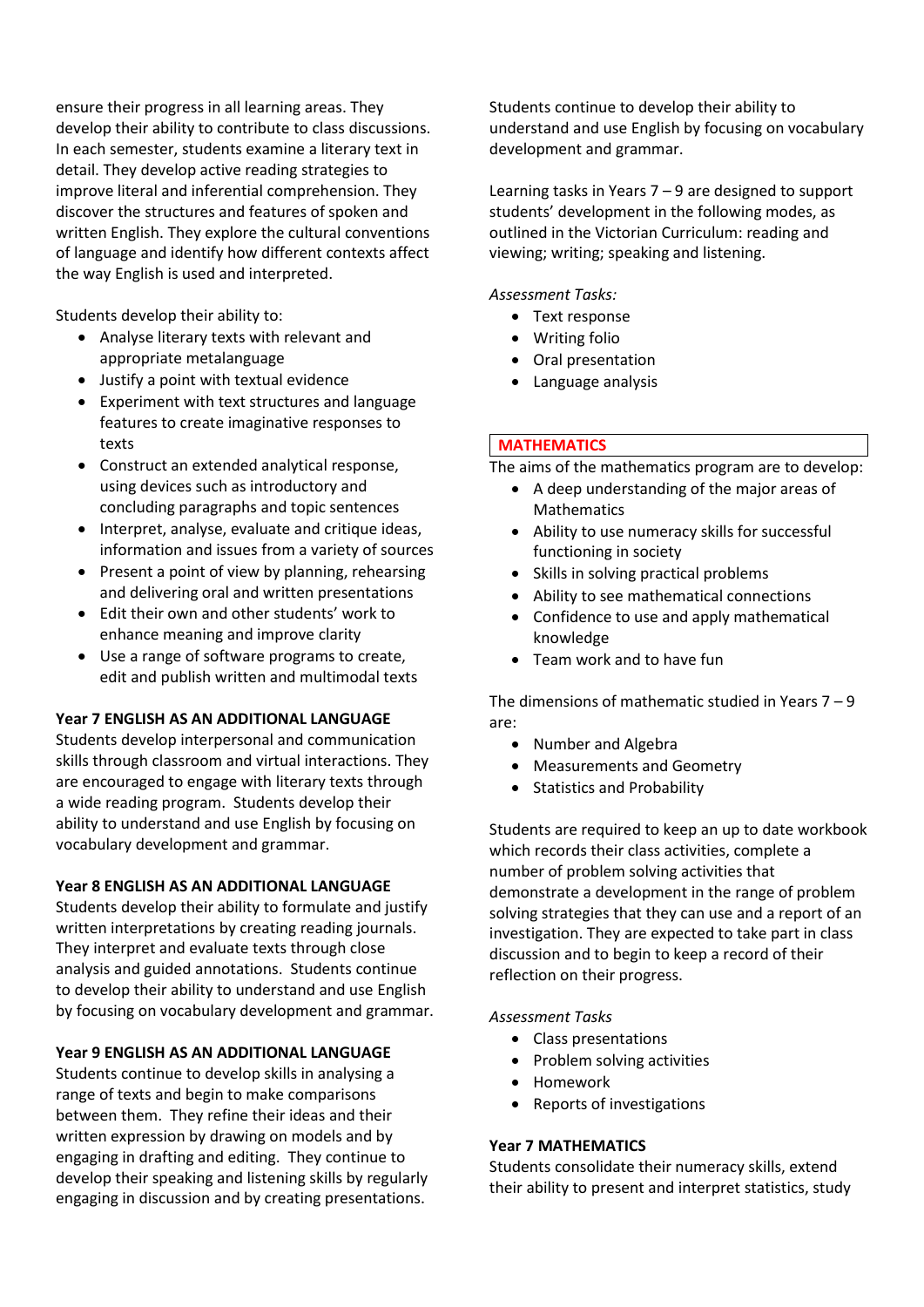shapes and angles and are introduced to algebra through practical activities set in everyday contexts wherever possible. They undertake a range of investigations and solve practical problems. Computer software is used in some of these investigations.

Students study the following topics:

- Whole numbers
- Integers
- Measurement
- **•** Fractions
- Decimals, percentages and ratios
- Statistics and probability
- Algebra
- Linear equations
- Geometry

# **Year 8 MATHEMATICS**

Students extend their knowledge of the three dimensions. They make greater use of computer software to learn more about graphs and to assist with calculations and data presentation in their investigations of real situations. Students tackle more abstract problems and consciously build the range and sophistication of their problem solving strategies.

Students study the following topics:

- Integers and Indices
- Statistics
- Measurement
- Fractions, decimals and percentages
- Rates and ratios
- Algebra
- Linear graphs and equations
- Geometry
- Probability

#### **Year 9 MATHEMATICS**

Students apply the index laws using integer indices to variables and numbers, express numbers in scientific notation, solve problems involving very small and very large numbers, and check the order of magnitude of calculations. Students compare techniques for collecting data from primary and secondary sources, and identify questions and issues involving different data types. They construct histograms and back-toback stem-and-leaf plots with and without the use of digital technology. They relate three-dimensional objects to two-dimensional representations

Students study the following topics:

Measurement

- Pythagoras' Theorem
- Trigonometry
- Algebra
- Linear relationships
- Financial maths
- Surds
- Quadratics
- Programming
- Geometric reasoning
- Statistics and probability

# **SCIENCE**

The Science Curriculum incorporates, consistent with the Victorian Curriculum:

- Science Understanding, focusing on the three major branches of Biological, Chemical, Earth, Space and Physical Sciences
- Science as a Human Endeavour, in which students consider changes in scientific understanding over time and the social, cultural and ethical implications of scientific developments

Consistent with the Victorian Curriculum our science courses have been developed in order to promote understanding of basic scientific concepts and principles, to develop research skills and to use the processes of scientific inquiry to examine problems of a scientific nature.

#### **Year 7 SCIENCE**

#### *Being a Scientist*

Students are introduced to scientific procedure and the safe way to conduct experiments in a laboratory. Students investigate "What is a scientist?"

#### *Mixtures*

Using the particle model, students explain the structure and properties of matter and how there are used in everyday life.

#### *Classification & Ecosystems*

Students learn to construct and use dichotomous keys in classifying living organisms. They investigate how interactions between organisms can be described in terms of food chains and food webs and how human activity can affect these interactions.

#### *Earth & Space*

Students investigate scientific ideas about the sun and the moon and their impact on Earth's seasons, eclipses and other predictable phenomena.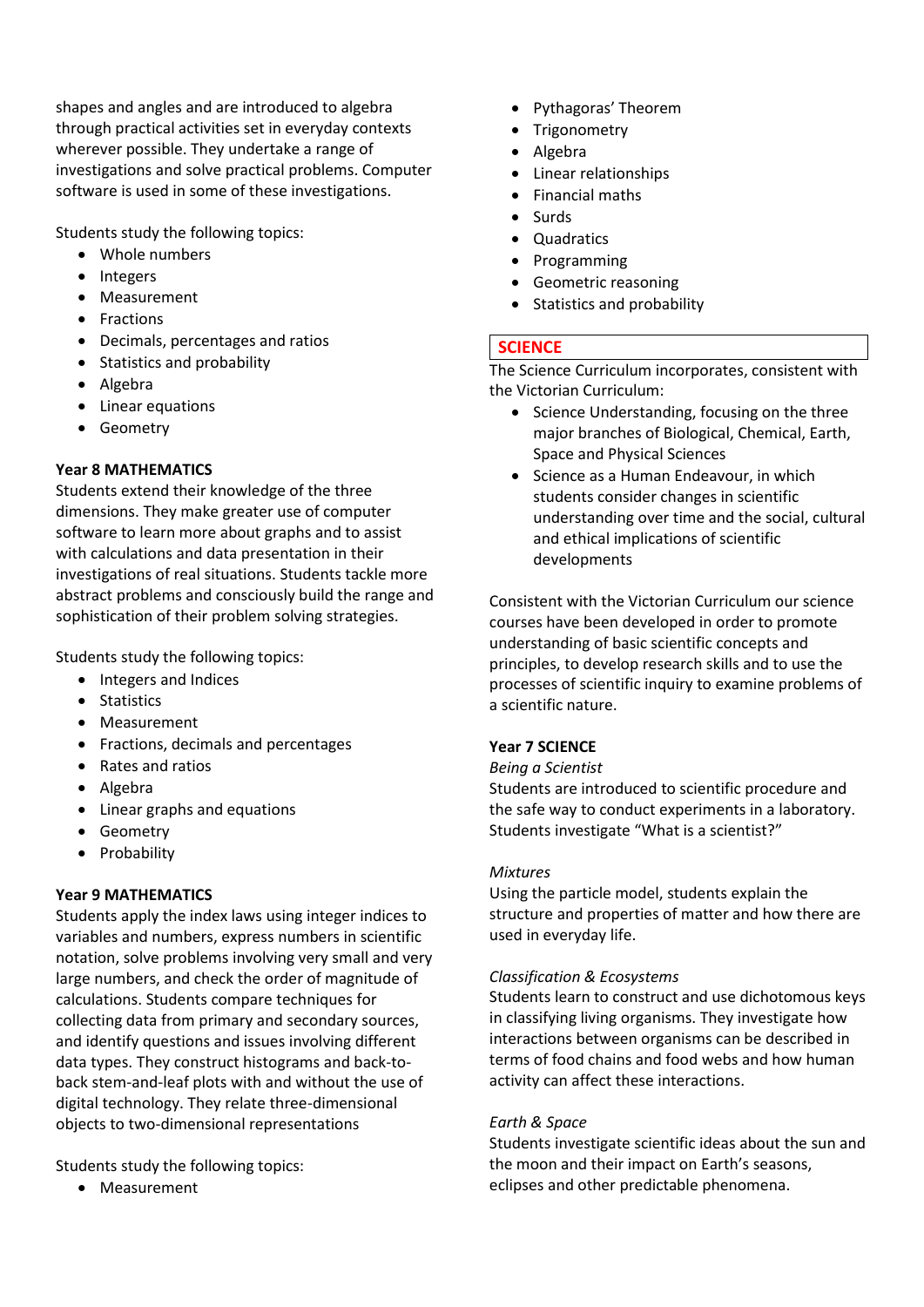They will also look at some of Earth's renewable and non-renewable resources, sustainable practices and the importance of water in the environment.

#### *Forces*

Students use every day templates of machines, tools and appliances to describe forces and motion.

#### **Year 8 SCIENCE**

#### S*cience skills*

Students extend the laboratory skills taught in Year 7 including further developing their scientific writing skills.

#### *Cells, Structures and Specialisations*

Students examine and explain the structure and function of cells and how different cells work together.

#### *Living Systems, Growth and Reproduction*

Multicellular organisms contain systems of organs that carry out specialised functions that enable them to survive and reproduce.

#### *Elements, Compounds and Mixtures*

Students study the properties of the different states of matter in terms of the motion and arrangement of particles. They explore the differences between elements, compounds and mixtures.

#### *Chemical change*

Students investigate physical and chemical change.

#### *Rock types and Rock cycle*

Students study Sedimentary, igneous and metamorphic rocks contain minerals and are formed by processes that occur within Earth over a variety of timescales.

#### *Energy*

Students study different forms of energy including movement (kinetic energy), heat, light chemical and potential energy; devices can change energy from one form to another.

#### **Year 9 SCIENCE**

#### *Ecosystems*

Students examine the relationship between living and non-living components in an environment and the energy flow through these systems. They also study how matter is cycled around an ecosystem.

#### *Response and Control*

Students investigate how biological processes affect their bodies. They look at the nervous and the endocrine systems and how they interact. They study the immune system and how it fights disease

#### *Periodic Table*

This unit extends the students' knowledge of the atom. It demonstrates how and why the periodic table was constructed the way it is and its relevance in chemical interactions.

#### *Chemical Change*

Students are introduced to the concepts of balanced chemical equations and why chemical reactions occur. They look at the conservation of matter and energy transfer.

#### *Electrical energy and Electromagnetism*

Students study electricity and its uses in society. They learn key concepts of voltage, current and resistance. They examine magnets and how they are used in the generation of electricity and the operation of a motor.

#### *Assessment Tasks for Years 7 – 9*

- Formal practical report
- Project work
- Topic tests

#### **HEALTH AND PHYSICAL EDUCATION**

Health and Physical Education focuses on students enhancing their own and others' health, safety, wellbeing and physical activity participation in varied and changing contexts. Research in fields such as sociology, physiology, nutrition, biomechanics and psychology informs what we understand about healthy, safe and active choices. Health and Physical Education offers students an experiential curriculum that is contemporary, relevant, challenging, enjoyable and physically active.

#### **Year 7 PHYSICAL EDUCATION**

*Assessment Tasks*

- Practical participation (must participate in 90% of practical classes)
- Fitness Assessment: Testing and Analysis
- Skills Development (Checklists)
- Capabilities Assessment Task
- Rhythmic and Expressive Movement

#### Activities include:

- Minor Games focusing on fundamental motor skills
- Athletics track and field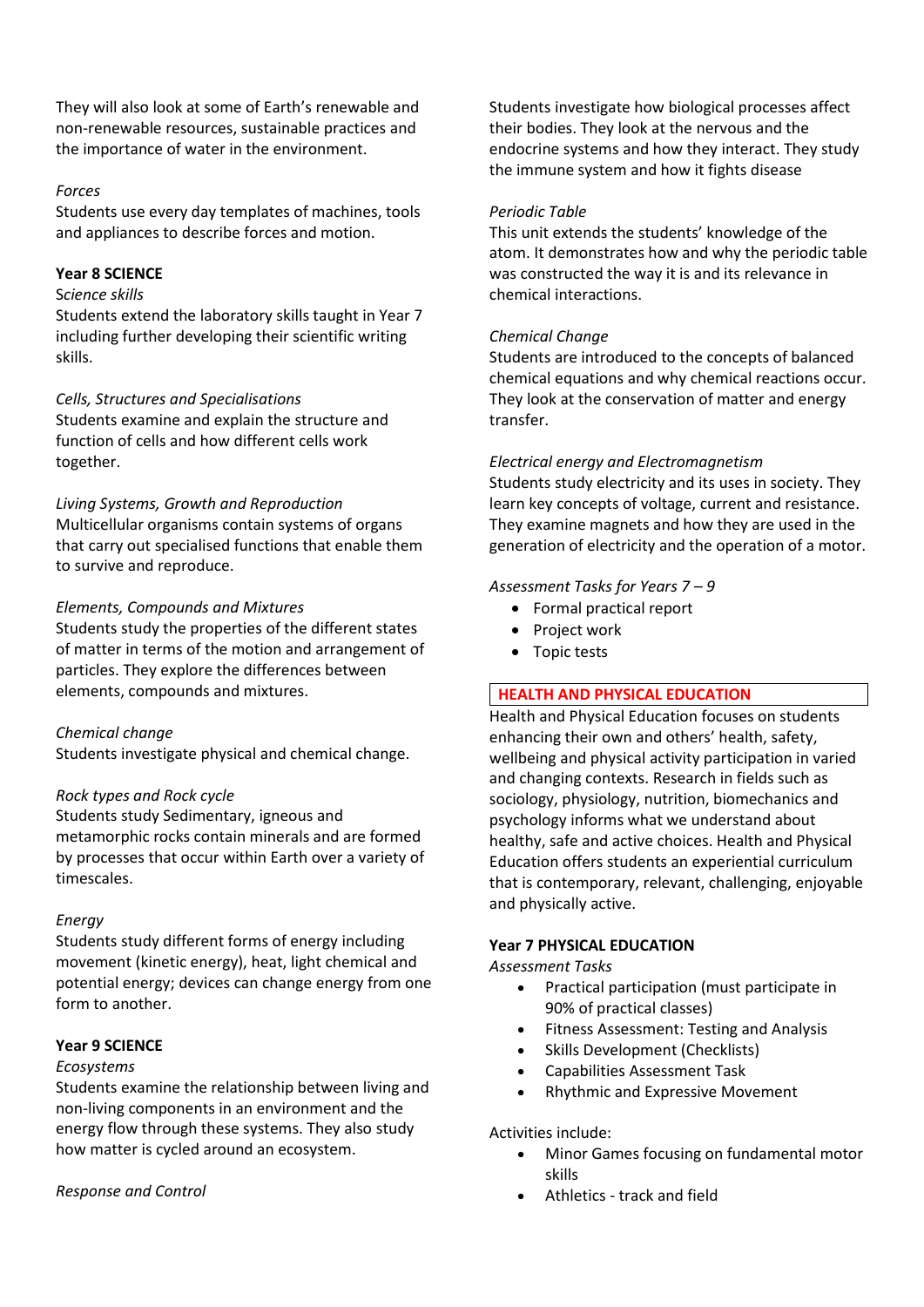- Invasion Games: Netball and Basketball,
- Football Codes: Soccer, Touch footy
- Choreography of a rhythmic movement routine

#### **Year 8 PHYSICAL EDUCATION**

*Assessment Tasks*

- Practical participation (must participate in 90% of practical classes)
- Tennis skills development
- SEPEP Program
- ICT Task

Activities include:

- Net/Wall sports: Badminton, Table Tennis, Volleyball, Tennis
- Indoor Hockey / Field hockey
- SEPEP Futsal and Handball
- Ultimate Frisbee
- Indigenous Sports

#### **Year 9 PHYSICAL EDUCATION**

Assessment Tasks

- Practical participation (must participate in 90% of practical classes)
- Analysis of fitness testing
- Designing an inclusive/modified game
- Gymnastics routine
- Cricket skills development

Activities include:

- Fitness training and analysis
- American football
- **•** Gymnastics
- Modified games/Inclusive games
- Cricket

# **Year 7 HEALTH**

Topics include:

- Introduction to Health Education
- How my body works
- Changing and growing
- Body image and self esteem
- Being sun smart
- Relating skills
- Student Choice topics

# **Year 8 HEALTH**

Topics include:

- Personal identity
- Drug education
- Sexual health
- Resilience
- Loss and grief
- First aid
- Student Choice topics

#### *Assessment Tasks for Year 7 and 8*

- **Class folio**
- Research tasks

#### **Year 9 HEALTH**

Topics Include:

- Mental health
- Issues in society
- Relationships, risks and sexual behaviours
- Risk-taking
- Party safe
- Advanced cyber sense
- Drug education
- Student Choice topics

#### *Year 9 Assessment Tasks*

- Health work folio
- Research Tasks
- Drug education presentation

#### **LANGUAGES**

Students learn French, Japanese or Hebrew in a meaningful way in order to be able to communicate effectively in a variety of contexts. In class, students are encouraged to communicate in the language studied while also making connections with their own language(s). Students learn language systems (grammar, vocabulary, and pronunciation and text types) in order to complete a specific task. They create a variety of texts including letters, blogs, poems, videos, and they participate in role-plays, debates, interviews, conversations, and games.

Students explore intercultural perspectives and learn about the different communities speaking the language they study. They explore the literature, cinema, history and social organisation of other cultures. They consider other worldviews and are encouraged to make connections with and reflect on their own.

#### **French Language / French Immersion**

The course aims to teach students to communicate in French and is based on the teaching of the four skills of reading, listening, speaking and writing. Students also develop intercultural understanding by exploring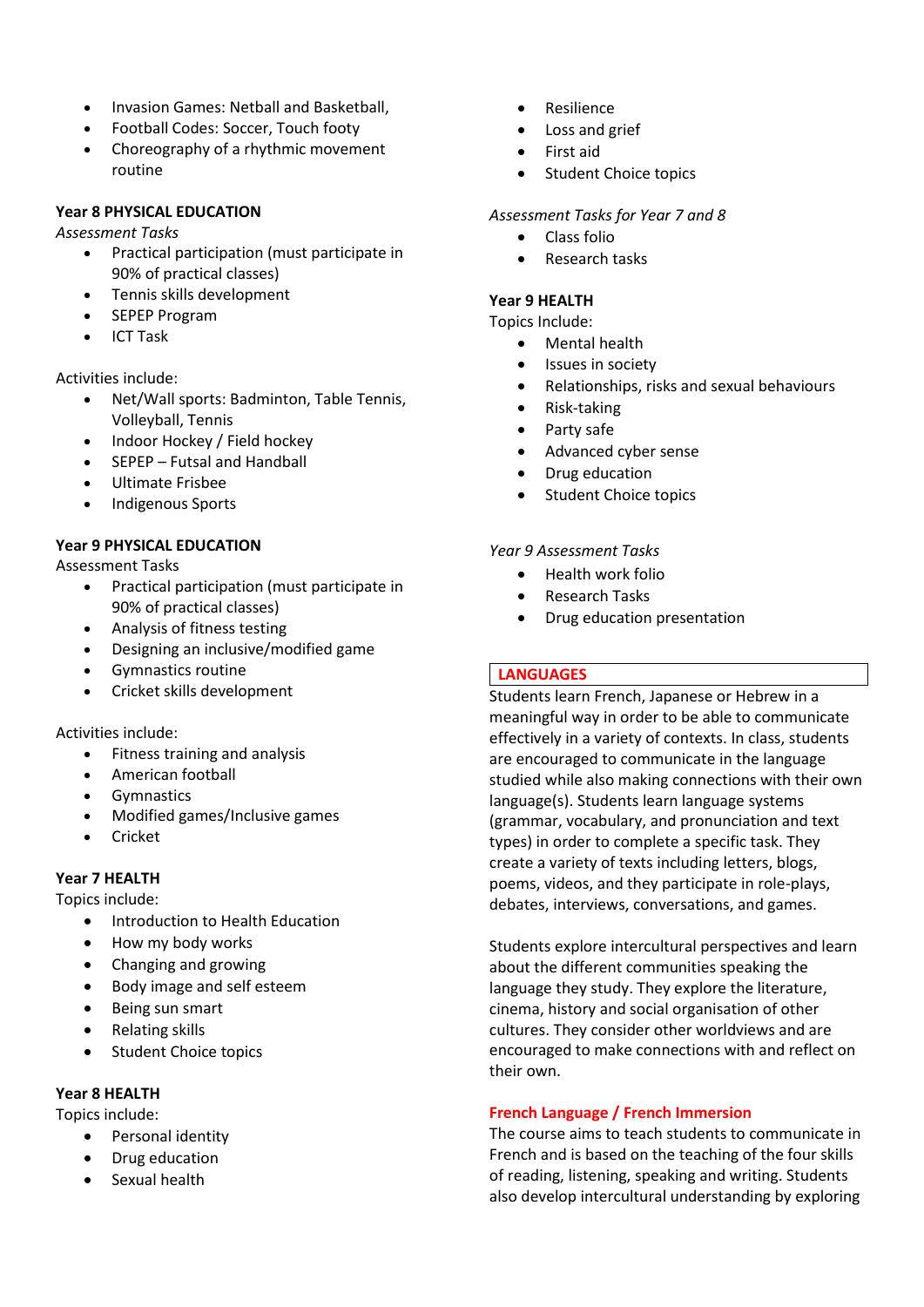the diversity of the French speaking world. In each year level, students study one cross curricular unit based on the CLIL (Content and Language Integrated Learning) approach. Students also discover French literature and read a simplified book in French.

The French Immersion program recognises current research and best practice teaching in Language acquisition that immersion is not only the most effective method of language learning but also provides significant cognitive benefits also. Students study French Language, Humanities and Drama. In French immersion, student learning is extending, the grammar content learnt is more complex and allows them to be more independent French speakers. They also have more opportunities to engage in extracurricular activities.

#### **Year 7 Topics include:**

- Greeting and, self-introduction
- Music
- CLIL unit: La francophonie (geography, civics and citizenship)
- Movie study: A cat in Paris
- Reading program: The three musketeers (based on the novel by Alexandre Dumas)
- Sport

# **Year 8 Topics include:**

- School life and school systems
- Fashion
- House
- CLIL unit: self portrait (art)
- Reading program: Arsene Lupin, Le bouchon de cristal (based on the novel by Maurice Leblanc)
- Holidays

#### **Year 9 Topics include:**

- Food
- Friendship and solidarity
- French poetry
- Environment
- Bullying and kindness
- Reading program: La guerre des boutons (based on the novel by Louis Pergaud)

#### *Assessment Tasks for Years 7 - 9*

- Workbook
- Tests
- Projects

#### **French First Language CNED**

Our French First Language program is delivered in partnership with the CNED, the French Government's accredited Distance Education centre. Students study French and History, Geography and Civic Education during school hours. Mathematics and Spanish are available as an after-school option.

#### **Year 7 (5ème) topics in French include:**

- Poetry
- *Les Fourberies de Scapin*, Molière
- Vipère au poing, Hervé Bazin
- Tales and *La Petite Sirène*, Hans Christian Andersen
- The hero in medieval literature
- Science fiction
- *La Quête d'Ewilan*, Pierre Bottero
- Travel literature

# **Year 7 (5ème) topics in History and Geography include:**

- Medieval Europe
- Islam in the Middle Age
- Renaissance and Humanism
- Demographic growth in the world
- Inequality
- Global change

# **Year 8 (4ème) topics in French include:**

- *Le Jeu de l'amour et du hasard*, Marivaux
- 19th century French poetry
- *Au bonheur des dames*, Emile Zola
- *Le Horla*, Maupassant
- Paris in the 19th century literature
- Press and media
- *Claude Gueux*, Victor Hugo

#### **Year 8 (5ème) topics in History and Geography include:**

- trade and slavery in the 18th century
- Enlightenment in Europe
- French Revolution
- Third Republic in France
- Urbanisation
- **•** Globalisation
- Migrations

#### **Year 9 (3ème) topics in French include:**

- Romanticism
- *L'Ami retrouvé*, Fred Uhlman
- la littérature engagée
- *Animal Farm*, George Orwell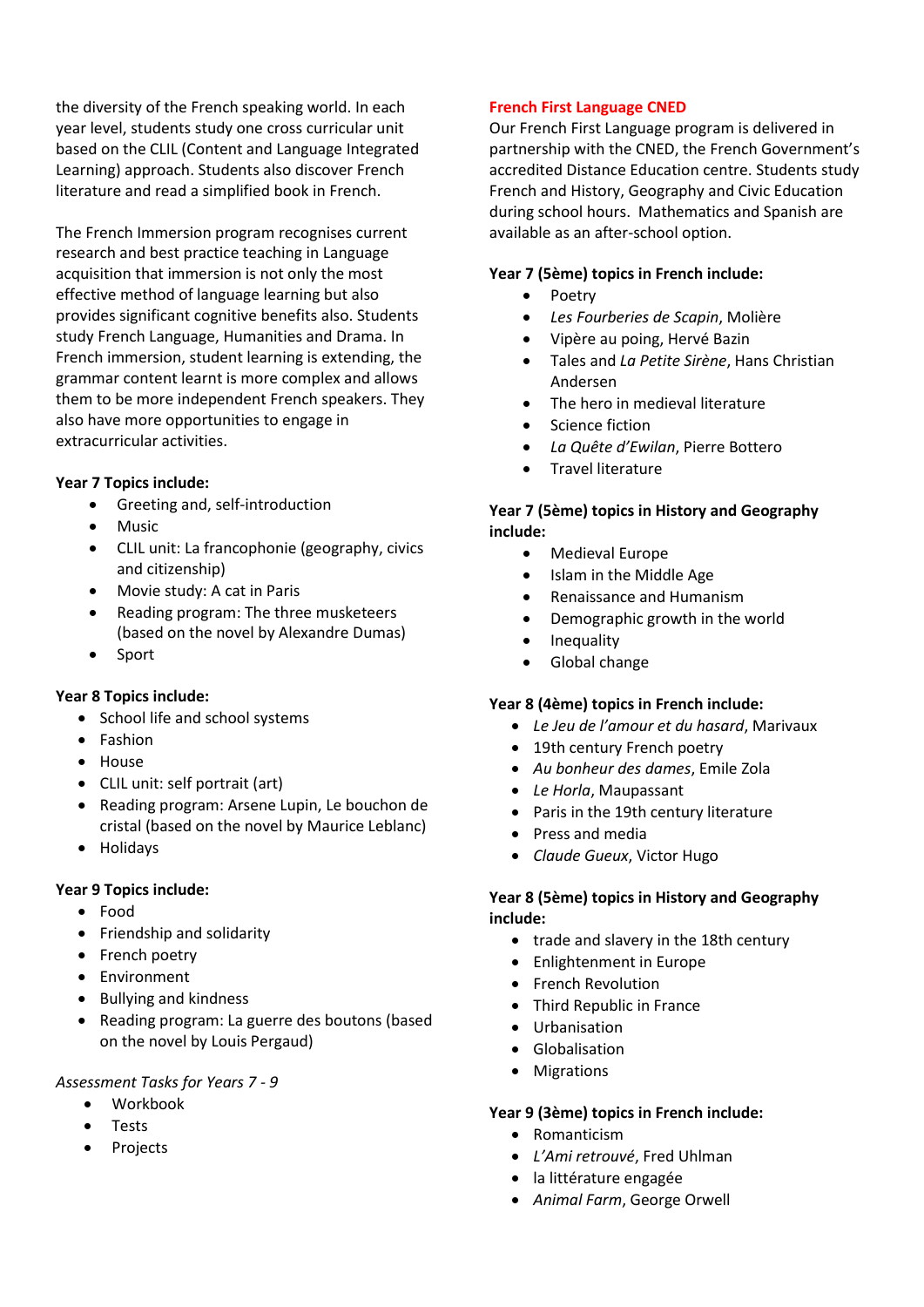- *Antigone*, Jean Anouilh
- 20th century French poetry

#### **Year 9 (3ème) topics in History and Geography include:**

- WWI and WWII
- The world since 1945
- 4th and 5th Republics
- France and European Union
- Democratie and citizenship

#### *Assessment Tasks*

- Workbook
- Text Study
- Research Projects

#### **JAPANESE**

The College recognises the strong relationship between Australia and Japan and endorses the importance of Asian languages being taught in Australian schools. The course emphasises the importance of oral communication as students develop the skills to read and write the many scripts in the Japanese language.

The Japanese Immersion program recognises current research and best practice teaching in Language acquisition that immersion is not only the most effective method of language learning but also provides significant cognitive benefits also. Students study science in Japanese and in the Japanese language class, more advanced students complete Years 7 to 10 curriculum in 3 years.

#### **Year 7 Topics include:**

- Greetings and self-introduction
- My friends
- My family
- My town
- My week
- Food
- My town
- Japanese scripts: Hiragana and Kanji

#### **Year 8 topics include:**

- Time and Daily Routines
- School Life
- Dates
- Hobbies
- Describing physical appearance
- Celebrations

 Japanese scripts: Hiragana, Katakana and Kanji

#### **Year 9 Topics**

- Personal milestones
- Languages learned in Japan
- Healthy Food
- Shopping and customer service
- Leisure Activities
- City and Country Life
- Japanese scripts: Hiragana, Katakana and Kanji

#### *Assessment Tasks for Years 7 - 9*

- Workbook
- **•** Tests
- Projects

#### **HEBREW**

The teaching of Hebrew at Glen Eira College is supported by UJEB. The curriculum follows the Bishvil Haivrit Digital Hebrew language program. The course uses original (poems, folklore stories) as well as modified texts. The program is differentiated to cater for a wide range of Hebrew skills from complete beginners to native speakers. The program recognises the connection between the Jewish community and the Hebrew language, celebrating Jewish culture and main events throughout the year.

#### **Topics for beginner include:**

- Simple introductions, conversations.
- Pointing out objects in the class or home environment
- My home, The city, the Kibbutz and the Moshav.
- School now and in the past.
- The desert the negev, who lives in the desert?
- Jerusalem as an ancient city
- A day and another day special days, birthdays, and week planning

#### **Topics for advanced students include:**

- "Tel Aviv": a city by the sea
- From head to toes, between selfies and portraits.
- Clothing
- Identify past tense suffixes for every verb.
- Volunteering in the community.
- Book "*The last witness*", a book by Ami Gedalia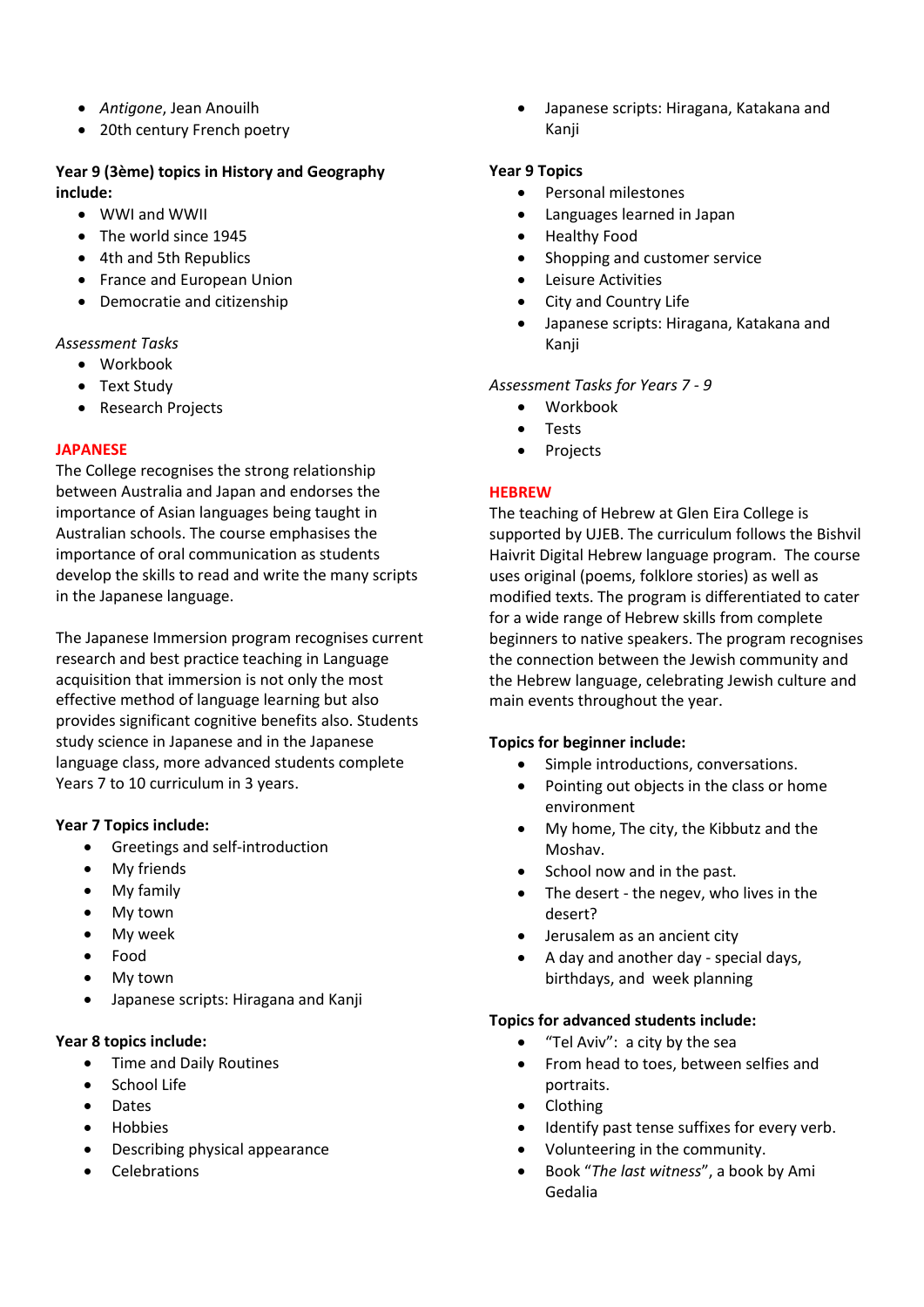#### *Assessment Tasks*

- End of unit tests
- Creative projects
- Oral presentations
- Booklet

#### **HUMANITIES**

The Humanities course includes four main areas of study: Civics and Citizenship, Economics and Business, Geography and History in different contexts at each year level. The study of Humanities will encourage and challenge students to gain the knowledge and skills necessary to question, understand and contribute to the world in which they live.

# **Year 7 HUMANITIES**

Key Areas of Study:

Civics and Citizenship

- Australian Government
- Identity of a Nation

#### Economics and Business

- Economic Choices
- Financial Literacy
- Rights and Responsibilities of Consumers and Producers

#### Geography

- Liveability
- Water

#### History

- Ancient Rome
- Ancient Australia
- Ancient China

#### Key Skills:

- Identify
- Describe
- Examine
- Investigate
- Evaluate
- Questioning
- Researching
- Communicate ideas

#### *Assessment Tasks:*

- Work Folio
- Knowledge and Skills Test
- Research Project

#### **Year 8 HUMANITIES**

Key Areas of Study:

#### Civics and Citizenship

- Features of Australia's system of government and legal system including the democratic process.
- Ways students can be active and informed citizens, and take action.

#### Economics and Business

- Characteristics of entrepreneurs and business success.
- Changes to the workplace over time including the impact of technology and the ways in which work contributes to wellbeing
- What it means to be an ethical consumer

# Geography

- Landforms and landscapes
- Changing nations including the changing human geography of countries through shifts in population distribution and the process of urbanisation

#### History

Students consolidate the Historical Inquiry Concepts and the Historical Skills to enable an effective investigation into the past. They study history from the end of the ancient period to the beginning of the modern era (650 CE – 1750 CE).

# Topics include:

- The Vikings / Medieval Europe
- Japan under the Shoguns
- Renaissance Italy

Key Skills that will continue to be developed:

- Identify
- Describe
- Analyse
- Examine
- Investigate
- Evaluate
- Question
- Research
- Communicate ideas, etc.

#### *Assessment Tasks:*

- Knowledge and Skills Test
- Research Project
- Essay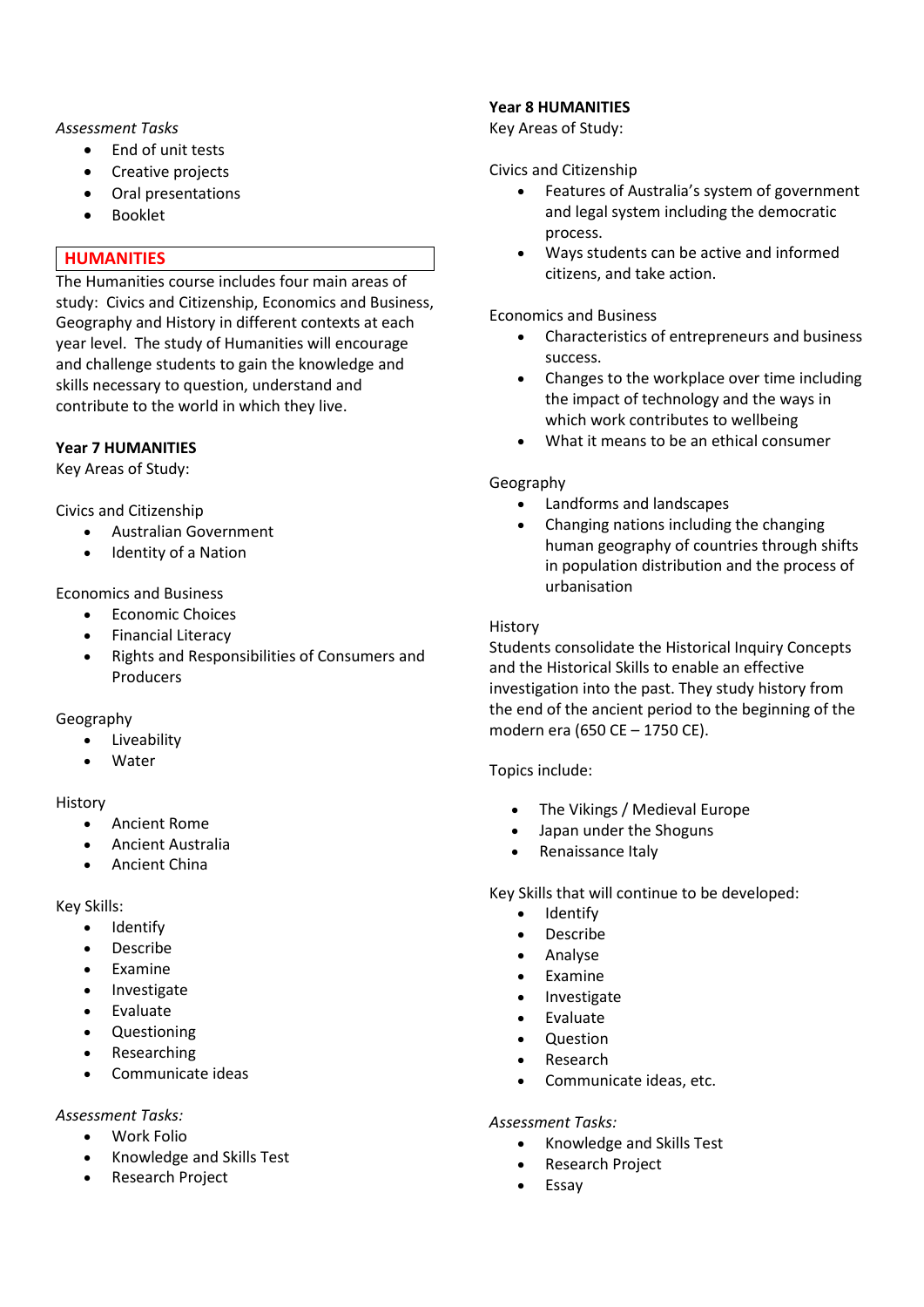Work Folio

# **Year 9 HUMANITIES**

Key Areas of Study:

Civics and Citizenship

Students evaluate:

- Features of Australia's political system,
- Influences on people's electoral choices.

Economics and Business Students describe:

- How resources are allocated and distributed in the Australian economy
- The way economic performance is measured.

Geography

Students examine:

- The biomes of the world, their alteration and significance as a source of food and fibre.
- The environmental challenges and constraints on expanding food production in the future.

# History

Students study:

- The making of the modern world from 1750 1918, which was an era of nationalism, when Australia was colonised European expansion culminated in the outbreak of world war one
- Industrial Revolution
- Making a Nation
- World War One

*Assessment Tasks:*

- Document Analysis
- Data Analysis
- Research Project
- Knowledge, Skills and Concepts Test

# **DESIGN, CREATIVITY AND TECHNOLOGY**

# **Year 7 FOOD TECHNOLOGY**

This is a practical and theoretical unit of study that introduces students to the kitchen and basic food technology skills with emphasis on hygiene and safety. It shows students the role food has in our lives, and the influence on food choice and the relationship between diet and health. Students will explore dietary models and how these can be used to assess their diet. This subject helps develop the students' ability to read and follow a recipe, students will then produce their own. Food Technology increases student

awareness of time management skills and explores Sustainability and Farming.

#### **Year 8 FOOD TECHNOLOGY**

This is a theoretical and practical unit of study that focuses on the technology process using food as a material. Students will familiarise themselves with the Design Process through design briefs, investigations and design options so that they continue to learn about food and its relevance in today's society. Students will become aware of how packaging, advertising and marketing influence the foods we select.

#### **Year 9 FOOD TECHNOLOGY - Elective**

This unit involves designing and making various baked products such as biscuits, cakes and breads, sweet and savory, to a commercial quality. Students investigate the properties of ingredients, as well as processes that are utilised in these products. The focus is on the design process to investigate, design and produce various food products such as birthday cake, wedding cake, focaccia art and gingerbread house.

Students will be assessed on two tasks done using the design process as well as a production task.

#### **Year 7 PRODUCT DESIGN AND TECHNOLOGY**

Students are given an introduction to the uses of plastics as a material with basic measuring, cutting and shaping techniques. Skills are developed through using a range of hand and power tools to produce three-dimensional pieces of work. Safety in the workshop is emphasised.

Students are assessed on the completion of several work pieces and written reports.

# **Year 9 DESIGN AND TECHNOLOGY - Elective**

Students will use the design process to explore their own creativity and construction skills specific to the materials of wood. This unit concentrates on developing design and practical skills in threedimensional product making using materials.

#### *Assessment Tasks*

The students will be assessed on investigation and design development, as well as their final production work.

#### **Year 7 DIGITAL TECHNOLOGY**

In this short semester-long subject, year 7 students will be experiencing and gaining skills in file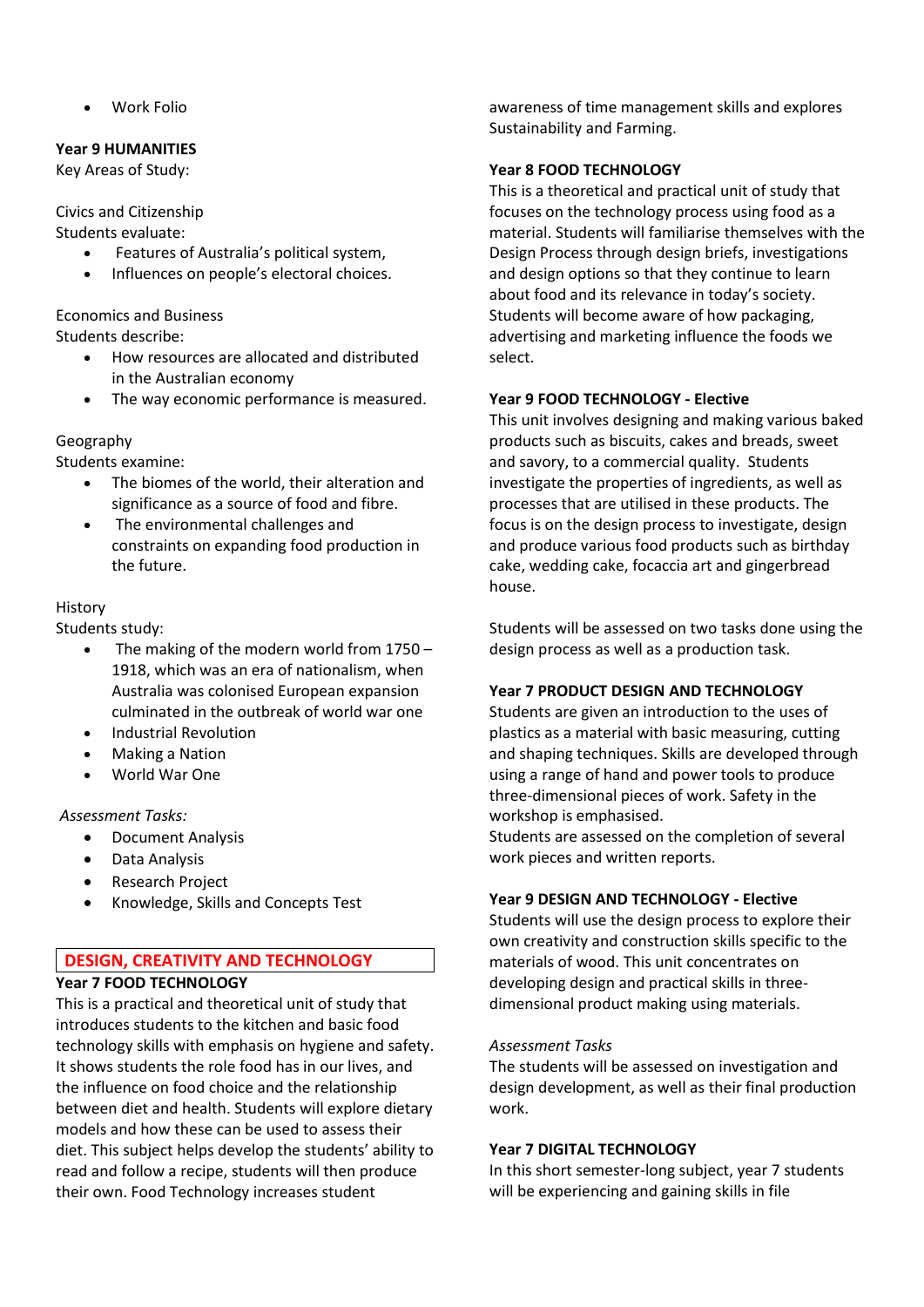management and sharing in a networked environment. They will learn computer programming, gaining fundamental knowledge in algorithmic thinking. Students will be analysing and evaluating data from a range of sources, using spreadsheet software to model solutions and create information. This will also develop their functional skills in the use of application software.

#### **Year 9 DIGITAL TECHNOLOGIES - Elective**

This subject delves into the world of software development and data analytics. In the first unit students will use a graphical programming language to control the interactions of a user designed robot with its environment. This will require the use of various technologies to detect light, colour, objects, motion, sound and direction, as well as digital display elements. The second unit will develop students' skills in data analysis and presentation, learning how to use data to create informative graphical presentations. A third unit will focus on computer hardware and operating systems, including building a virtual computer system.

#### *Assessment Tasks*

Students will be assessed on written and developmental work as well as final presentations produced in response to each programming task.

#### **THE ARTS**

# **Year 7 VISUAL ART**

The Visual Arts subject nurtures cultural understanding, imagination and creativity. This course focuses on the development of a broad range of skills using a variety of materials and techniques in the creation of 2D and 3D artworks. Students develop a folio of artworks based on a range of visual responses inspired by the study of art styles linked to traditional and contemporary art practices. The visual diary complements the practical component of the course as a sequential record of the Art Process. Students will also develop skills in art criticism and analysis through a range of verbal and written responses based on the study of artists and their artworks.

#### **Year 8 VISUAL ARTS**

This course is an expressive, creative and communicative form of study that engages students in critical and creative thinking and helps them understand themselves and the world around them. Students continue to increase their developing skills with a range of media, gaining an understanding of

the methods and processes required in both 2D and 3D art forms. Students explore a variety of themes to expressively develop and generate their ideas when making and presenting a range of artworks. The Art Process is expanded upon to include analysis of artworks and artists from different times and cultures using visual conventions such as the Elements and Principles of Art. Students will utilise their visual diaries for sketches and ideas development, drawings, explorations and visual research.

#### **Year 9 ART - Elective**

This course focuses on the development of a broad range of skills using a variety of materials and techniques including drawing, spray painting, and digital media technologies. Students develop a folio of artworks based on a range of visual responses inspired by the study of art styles linked to traditional and contemporary art practices (e.g Street Art). The visual diary complements the practical component of the course as a sequential record of the art process, including a variety of tasks associated with the research, analysis and discussion of artists and artworks studied.

#### *Assessment Tasks*

Students will be assessed on written and developmental folio work as well as final artworks produced in response to each art task.

#### **Year 8 VISUAL COMMUNICATION DESIGN**

In Visual Communication Design students investigate the world through the practices of designers who use innovative ways to communicate ideas and information.

Students work with a range of media gaining an understanding of the methods and processes required in different design fields. Students apply their understanding of design elements and principles to a wide range of design processes. They learn basic skills using drawing conventions and experiment with manual techniques and digital technologies.

#### **Year 9 VISUAL COMMUNICATION DESIGN - Elective**

This elective enables students to explore a range of drawing skills and experiment with design techniques. Tasks are undertaken that are reflective of real-life design problems. Students learn a range of design thinking strategies used by designers. A variety of manual and digital applications will be used within the stages of the design process. Students will explore a range of methods, media and materials and design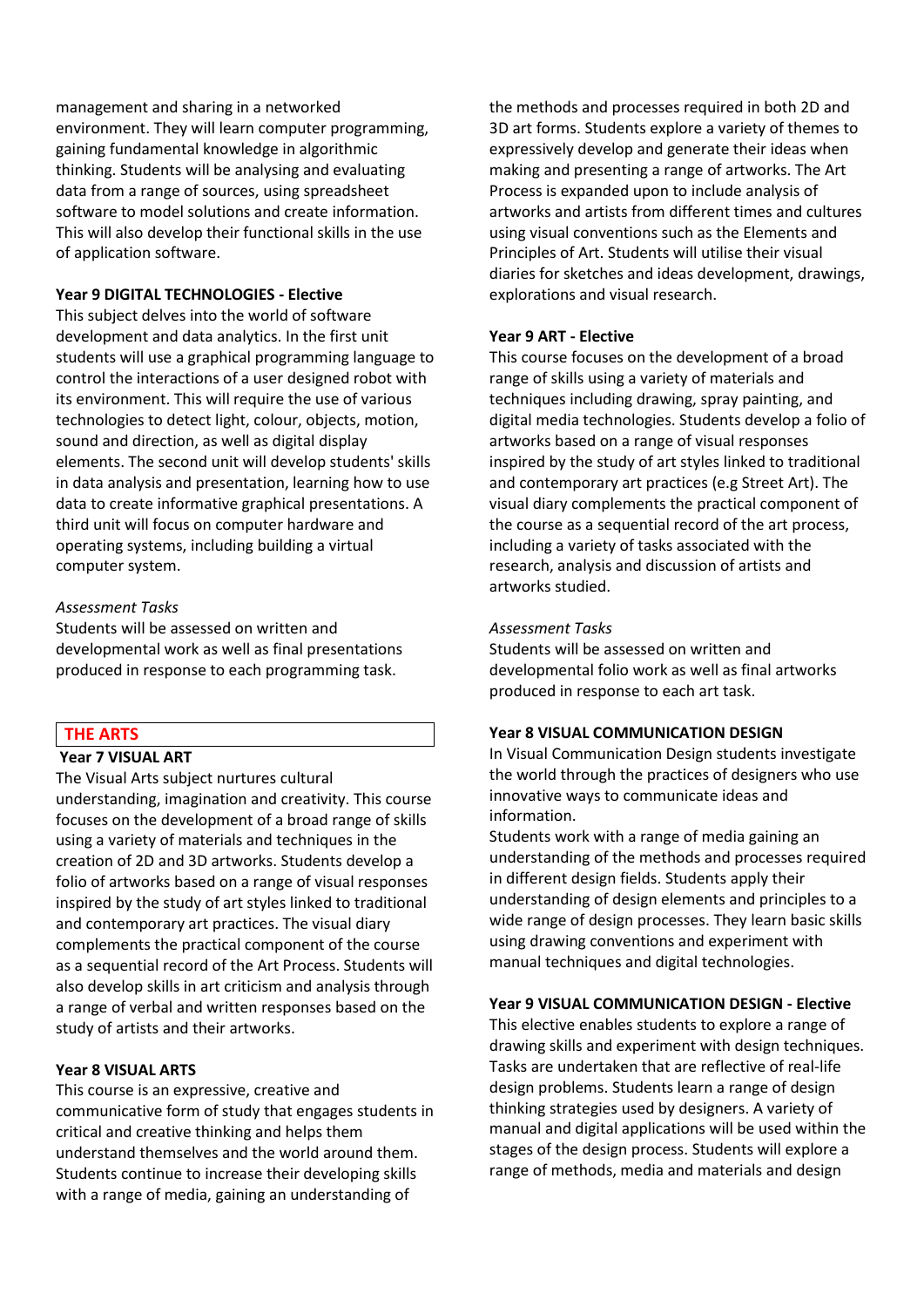skills for individual projects. For example: posters, packaging, architecture, etc.

#### *Assessment Tasks*

Students will be assessed on written and developmental work as well as final presentations produced in response to each design task.

#### **Year 7 MUSIC**

All students study music at Years 7 and 8. Students study the roots of contemporary music practice from African music through to Blues. Students compose collectively and individually using traditional instruments and technologies. Students learn the basics of score writing in both traditional and contemporary practices. Aural skills are an essential part of the music program with students learning how to listen deeply and analytically. Students learn the basics of transcribing music and cultivate the ability to respond to music using appropriate musical terminology. The formal and non-formal teaching practices embedded in the program prepares the students for the music industry as they progress through their secondary schooling.

#### **Year 8 MUSIC**

All students study music at Years 7 and 8. Students study the roots of contemporary music practice from African music through to Blues. Students compose collectively and individually using traditional instruments and technologies. Students learn the basics of score writing in both traditional and contemporary practices. Aural skills are an essential part of the music program with students learning how to listen deeply and analytically. Students learn the basics of transcribing music and cultivate the ability to respond to music using appropriate musical terminology. The formal and non-formal teaching practices embedded in the program prepares the students for the music industry as they progress through their secondary schooling.

#### **Year 9 MUSIC - Elective**

Ever wanted to play in a band? Perform live at gigs? Record and produce your songs and film clips? Music is for you! Music is a practical class which involves students forming bands and rehearsing in ensembles for live performance. Students perform covers and original interpretations of songs and supply constructive criticism of their own and their peer's performances.

Students will be assessed on performance and composition/arrangement skills, as well as a workbook of related written tasks (including self and peer assessment).

#### **Year 7 DRAMA**

The course is designed to enable students to: Develop scenes and plays from observation, research and personal experience. Use appropriate drama terminology to discuss and evaluate their own work and that of theatre practitioners. Identify ways in which drama can inform, entertain and challenge an audience or simply provide an escape to imaginary worlds. Recognise different social and cultural contexts, and identify distinguishing features. Identify styles and conventions of drama and theatre from the past. Develop and identify differences in content and presentation. Develop practical and analytical responses.

Students will keep an up to date journal, analysing, interpreting and performing their concepts and ideas into a practical performance and also research other practitioners to enhance their overall understanding.

#### **Year 9 STAGE AND SCREEN - Elective**

Students will be introduced to various areas of stagecraft, including direction, acting and design. Which will include putting together an ensemble performance. Students watch and analyse a theatre performance to assist them in developing their ability to understand aesthetic choices, identify theatrical styles and evaluate intended meaning. Students will be introduced to media terminologies and theory based techniques in the study of film and TV. Students will watch texts to enhance their skills and knowledge and engage in group discussions and written tasks.

This subject is a starting point for a pathway into VCE Media and VCE Theatre Studies.

#### **Year 9 SO YOU THINK YOU CAN DANCE - Elective**

Students will choreograph, learn, rehearse and perform and appreciate as they engage with learnt group and solo dances. Students will analyse a range of dances from Contemporary to Musical Theatre to enrich their dance making. The course involves both choreographed and student devised work and the focus of a variety of dance styles.

Any student can undertake the Dance elective. This class will cater for those students who have previous